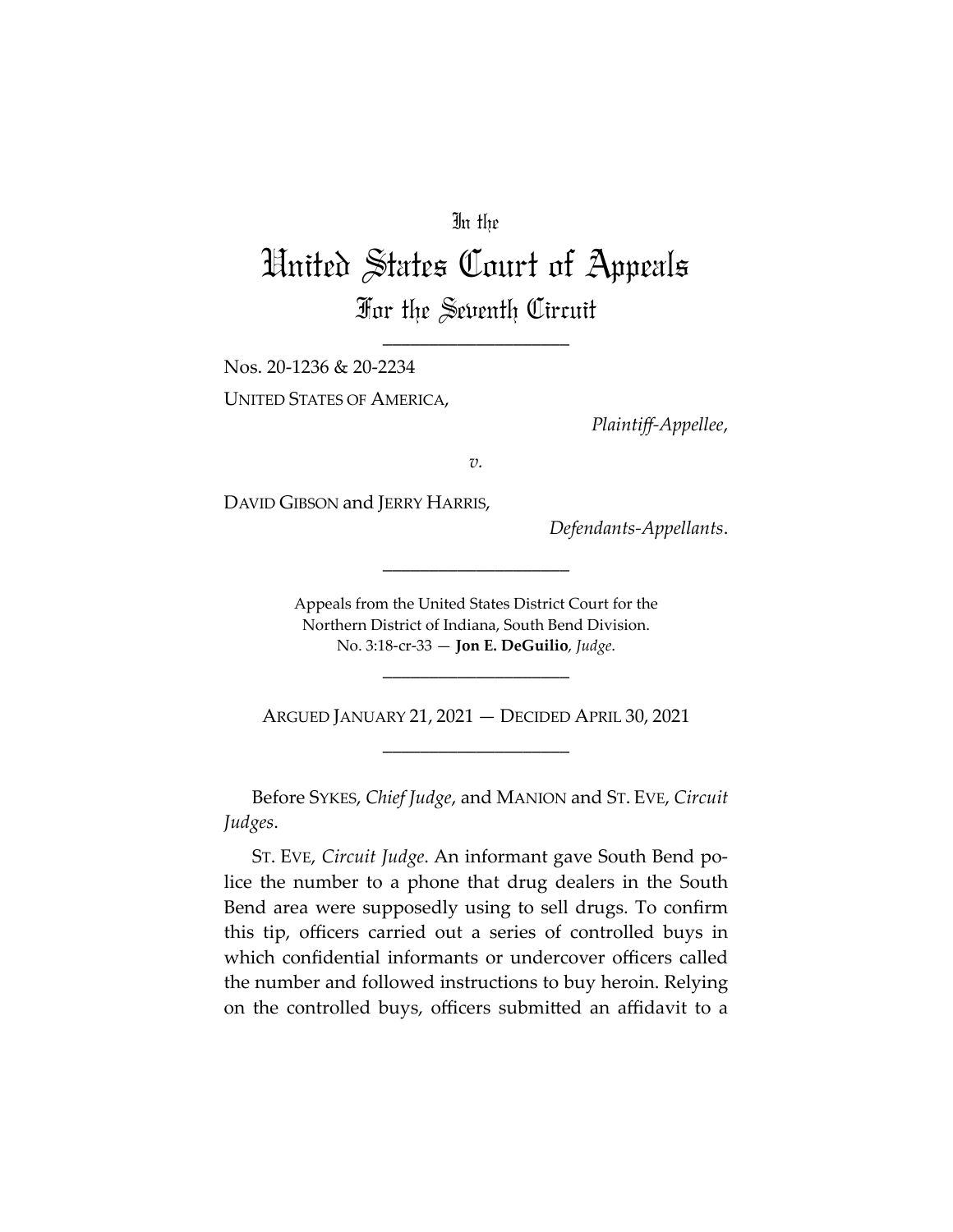state court judge requesting an order for the phone's service provider to share 30 days of precise, real-time GPS location data for the phone. The state court judge issued a "court order" granting the request. Relying on similar affidavits, officers later obtained two more court orders authorizing an additional 60 days of real-time tracking.

The investigation ultimately led officers to two men at the top of the drug-trafficking conspiracy: David Gibson and Jerry Harris. Both defendants were federally indicted for conspiring to distribute heroin. Before trial, the district court denied their motion to suppress evidence obtained through the cellphone tracking. The court treated the state court orders as valid search warrants for the tracking. At trial, officers and cooperators testified to the large-scale drug-trafficking scheme that the defendants had overseen. The jury ultimately convicted both defendants of conspiring to distribute one kilogram or more of heroin. At sentencing, the district court found that the defendants had conspired to distribute a total of 10.5 kilograms of heroin. The defendants now appeal the court's denial of their motion to suppress. Harris also challenges the drug-quantity calculations at trial and sentencing, the court's limits on his cross-examination of the cooperators at trial, and his sentence. We affirm the district court's well-reasoned rulings across the board.

## **I. Background**

#### **A. The Investigation**

In late 2016 Ryan Williams was charged in Indiana state court for selling drugs. In March 2017, as an act of cooperation, Williams provided South Bend police the number to a phone (ending in -5822) that, he claimed, drug dealers in the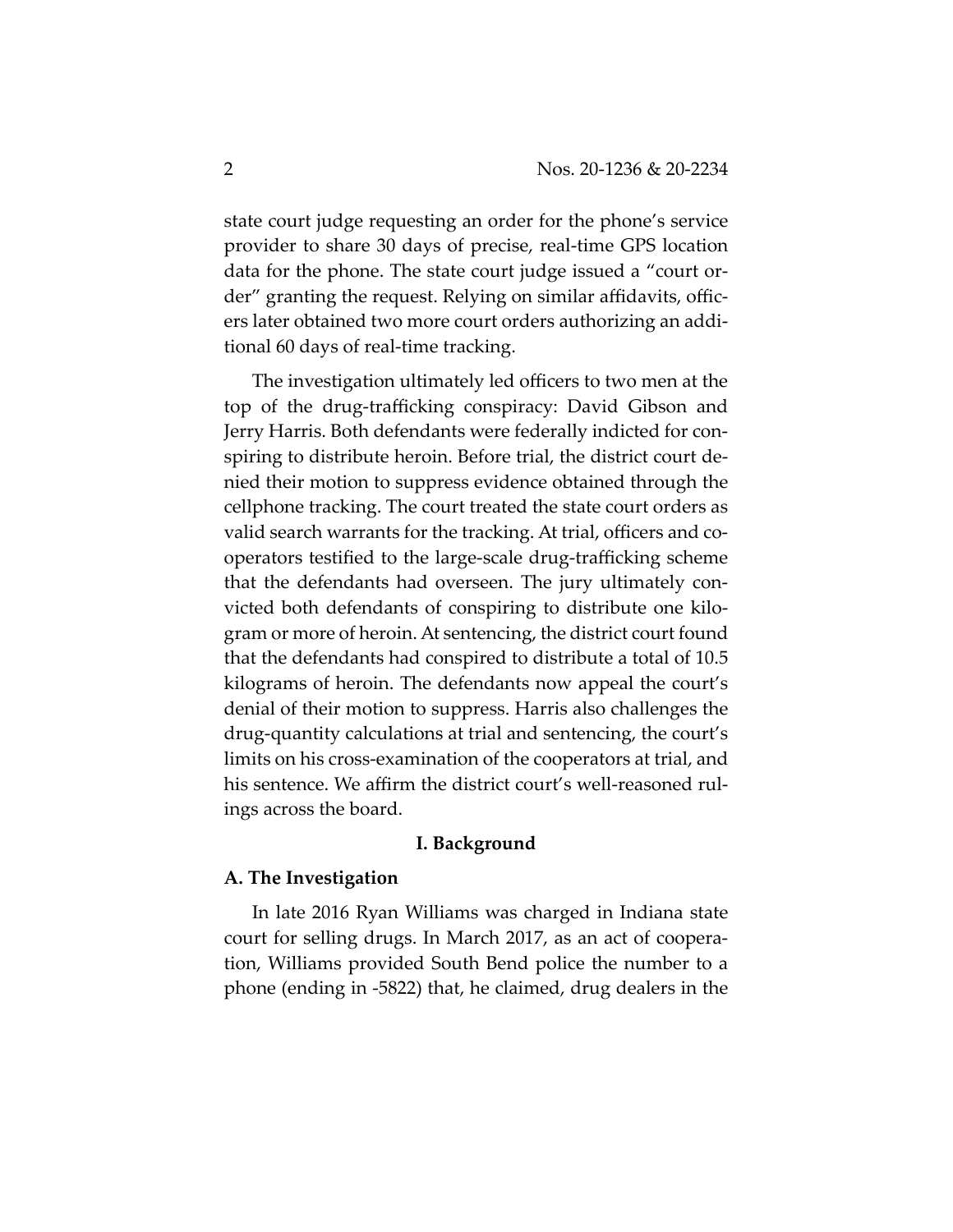South Bend area used to sell drugs. Over the next several months, officers made 28 controlled buys using the phone number. In these controlled buys, a confidential informant or undercover officer would call the number and follow instructions to buy heroin. Each controlled buy involved half-gram increments of heroin. Different dealers, including Williams himself on occasion, would show up to deliver the drugs. The dealers would sell indiscriminately to anyone who called the number. At meeting spots, cars lined up to buy drugs.

A few months into the investigation, officers sought to establish surveillance of the phone's location. In July 2017, officers submitted an affidavit to an Indiana state court judge requesting an order for Sprint, the phone's service provider, to supply 30 days of precise, real-time GPS location data for the phone. The affidavit described two separate controlled buys in which a confidential informant had called the phone and met someone who sold him heroin. One of the controlled buys had occurred two and a half months earlier; the other had occurred the day before. The affidavit did not cite Federal Rule of Criminal Procedure 41 (which governs search warrants based on probable cause). Indeed, the affidavit did not mention probable cause at all. Instead, it cited federal statutes governing the installation of mobile tracking devices, pen registers, and trap and trace devices. *See* 18 U.S.C. §§ 3117, 3124.

Based on the affidavit, an Indiana judge signed a "court order" finding probable cause to believe that the user of the -5822 phone had engaged in illegal drug possession and trafficking, and that precise tracking of the phone's location would facilitate the user's apprehension. Thus, the judge ordered Sprint to supply 30 days of precise, real-time GPS location data for the phone. As authority for the order, the judge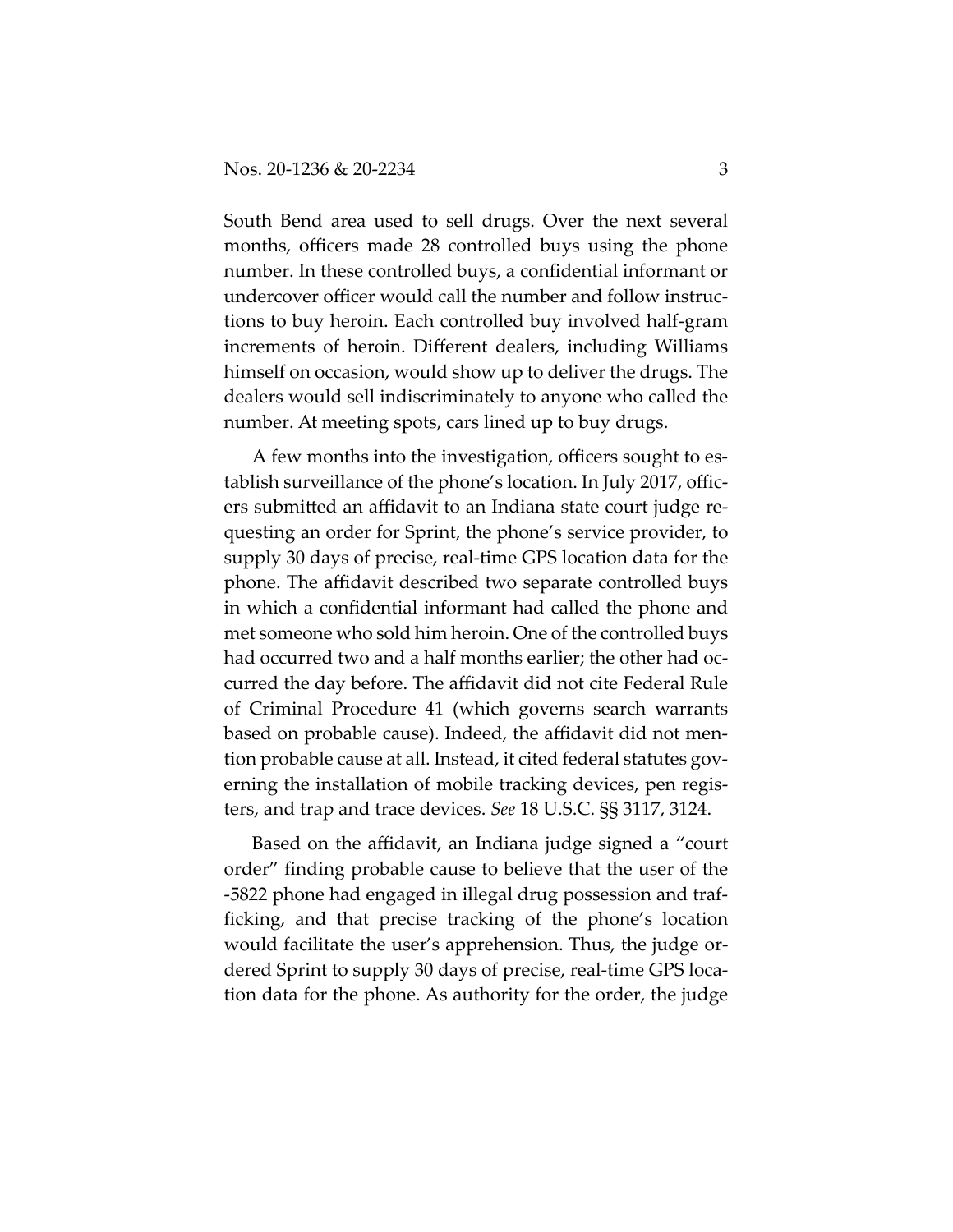cited Rule 41, the Stored Communications Act, *see* 18 U.S.C. § 2703, and the federal statutes governing mobile tracking devices, pen registers, and trap and trace devices, *see* 18 U.S.C. §§ 3117, 3123, 3124. Per the order, Sprint gave officers 24-hour access to the phone's precise location for 30 days.

At the end of the 30-day period, officers submitted a second affidavit, requesting 30 more days of real-time cellphone tracking. The affidavit explained that, since obtaining the first court order, officers had carried out several more controlled buys using the same phone number. It described one of them in detail. The affidavit added that "this is a very complex organization with approximately fifteen members who utilize the [phone] to facilitate drug trafficking." In all other respects, the second affidavit mirrored the first. Based on the affidavit, the state court judge signed another order, essentially identical to the first, authorizing 30 more days of real-time cellphone tracking.

The same series of events happened one more time. At the end of the second 30-day period, officers submitted a third affidavit, requesting 30 more days of GPS tracking data for the phone. This affidavit closely resembled the second one. It described in detail "one of several undercover officer buys" made in the previous 30-day period. The state court judge signed another materially identical order authorizing 30 more days of real-time cellphone tracking.

Officers eventually recovered the -5822 phone in October 2017 when they pulled over a man named Raymond Love for a traffic violation. Love had two "flip phones" on him, including the -5822 phone. Throughout the traffic stop, both phones rang nonstop.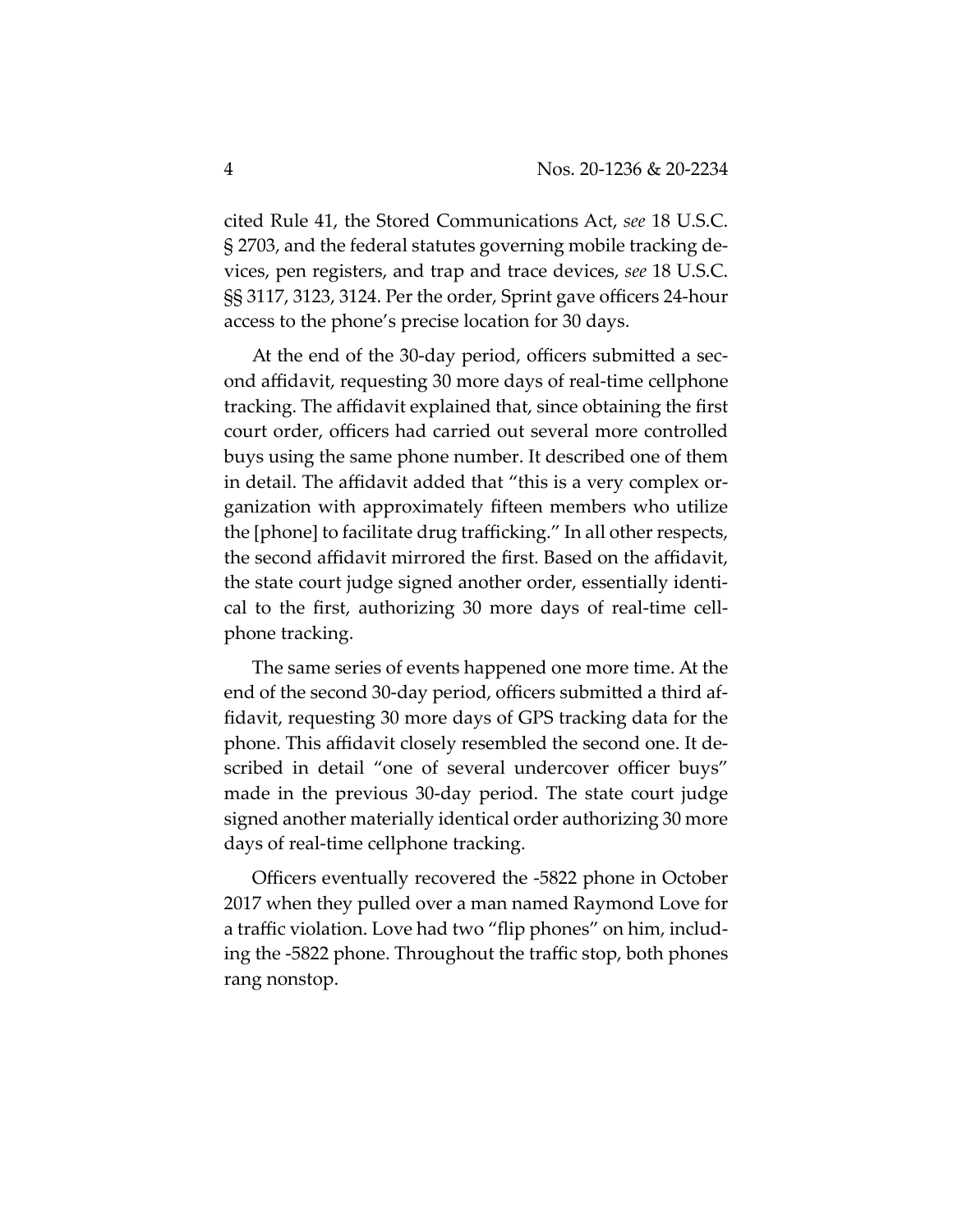While tracking the -5822 phone, officers observed that it was located at various times in houses that they later connected to Gibson and Harris. Officers executed a search warrant on the home associated with Harris, where they found a digital scale and almost \$4,000 cash.

# **B. Charges and Motion to Suppress**

A federal grand jury indicted Gibson and Harris with one count of conspiring to distribute more than one kilogram of heroin between March and October 2017. *See* 21 U.S.C. §§ 841(b)(1)(A), 846. Before trial, the defendants moved to suppress all evidence obtained through the phone tracking. They maintained that officers could not track the phone without a search warrant. Following a hearing, the district court denied the defendants' motion to suppress. It ruled that the state court orders were valid warrants for the phone tracking.

# **C. Trial**

The cases against Gibson and Harris were consolidated for trial. Various law enforcement officers testified, as did a few cooperating witnesses who had participated in the drug-trafficking conspiracy. Two of these cooperators were Williams and Loveless Daniel Naylor. Like Williams, Naylor was one of the street-level dealers who sold drugs directly to calling customers. Before the defendants went to trial, Williams pled guilty to conspiring to distribute one kilogram or more of heroin. Naylor pled guilty to possession with intent to distribute heroin.

Williams testified to the details of the drug-trafficking operation. Gibson ran the operation and Harris was his "righthand man." There were 20 to 25 dealers who worked in shifts. Gibson or Harris gave the dealers phones and "packs" of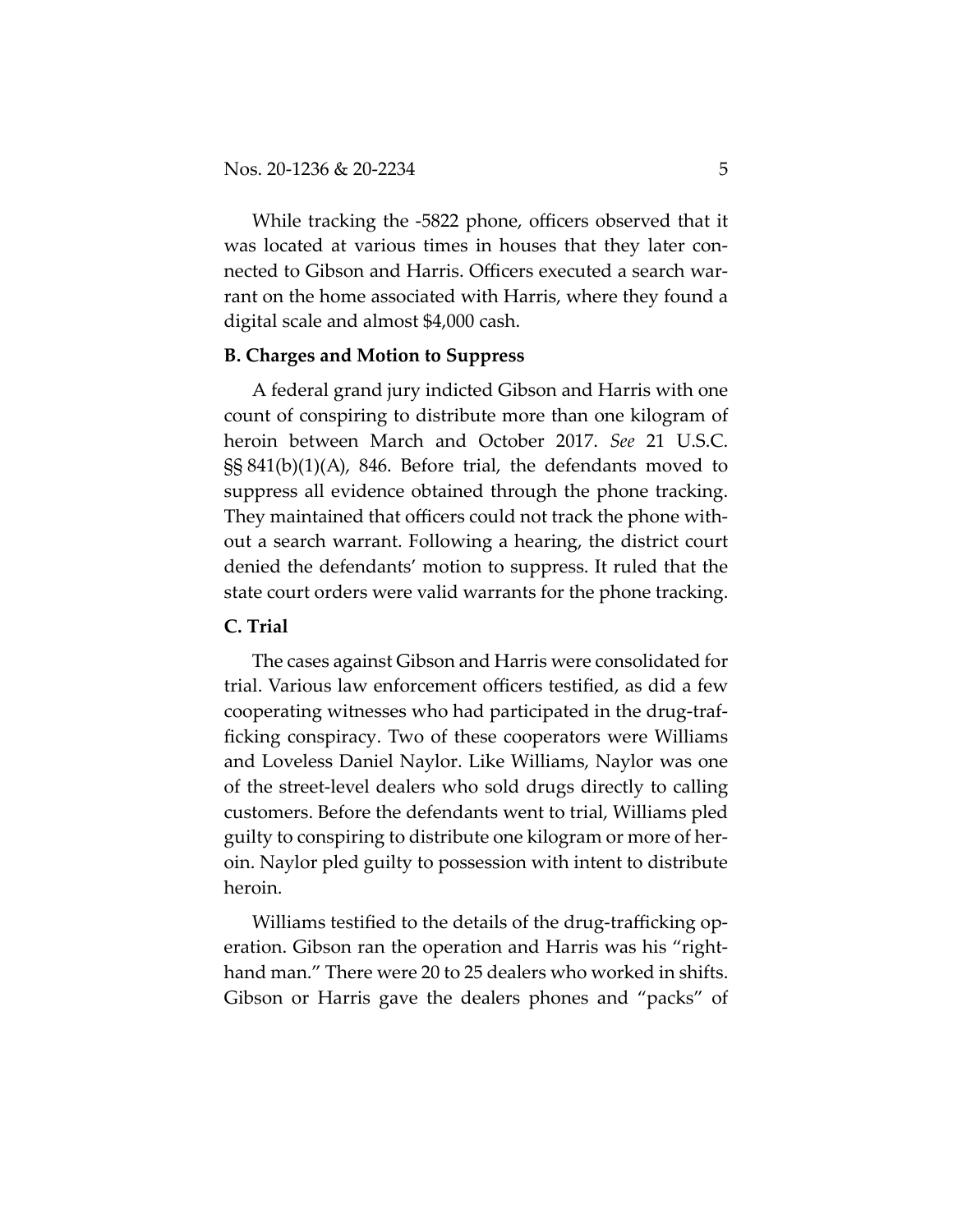drugs to sell. The packs contained 22 to 24 individually packaged half-gram bags of heroin. A single dealer could go through as many as five or six packs on a weekend day. Most customers bought between one and ten half-gram bags at a time, but some bought up to fifteen. There were two phone numbers that customers could call: the -5822 number and another number ending in -9243. Williams testified that a transaction required, at most, "probably about three" phone calls. An officer involved in the controlled buys testified that a successful buy generally required between one and four calls, though sometimes more were necessary. Naylor testified similarly regarding the details of the drug-trafficking operation. He added that, between March and October 2017, Gibson gave him between 600 and 700 grams of heroin to sell.

Over Harris's objection, the court forbade defense counsel from cross-examining the cooperating witnesses about the specific sentences they hoped to avoid by testifying for the government. The court explained that defense counsel could ask about mandatory minimums and "substantial sentences" but could not reference specific terms of imprisonment. Otherwise the jury might infer what sentences the defendants themselves would receive if convicted.

The government introduced only 6.5 grams of heroin at trial. To prove the full quantity of drugs involved in the conspiracy, the government called DEA Task Force Officer Joseph Focosi. Officer Focosi used two different formulas to calculate drug quantity. First, he relied on Williams's testimony that he alone could sell up to six "packs" per day, with each pack containing 22 to 24 half-gram bags. Assuming that the dealers sold only one pack per day, and rounding the amount of heroin in a pack down to 10 grams, Officer Focosi testified that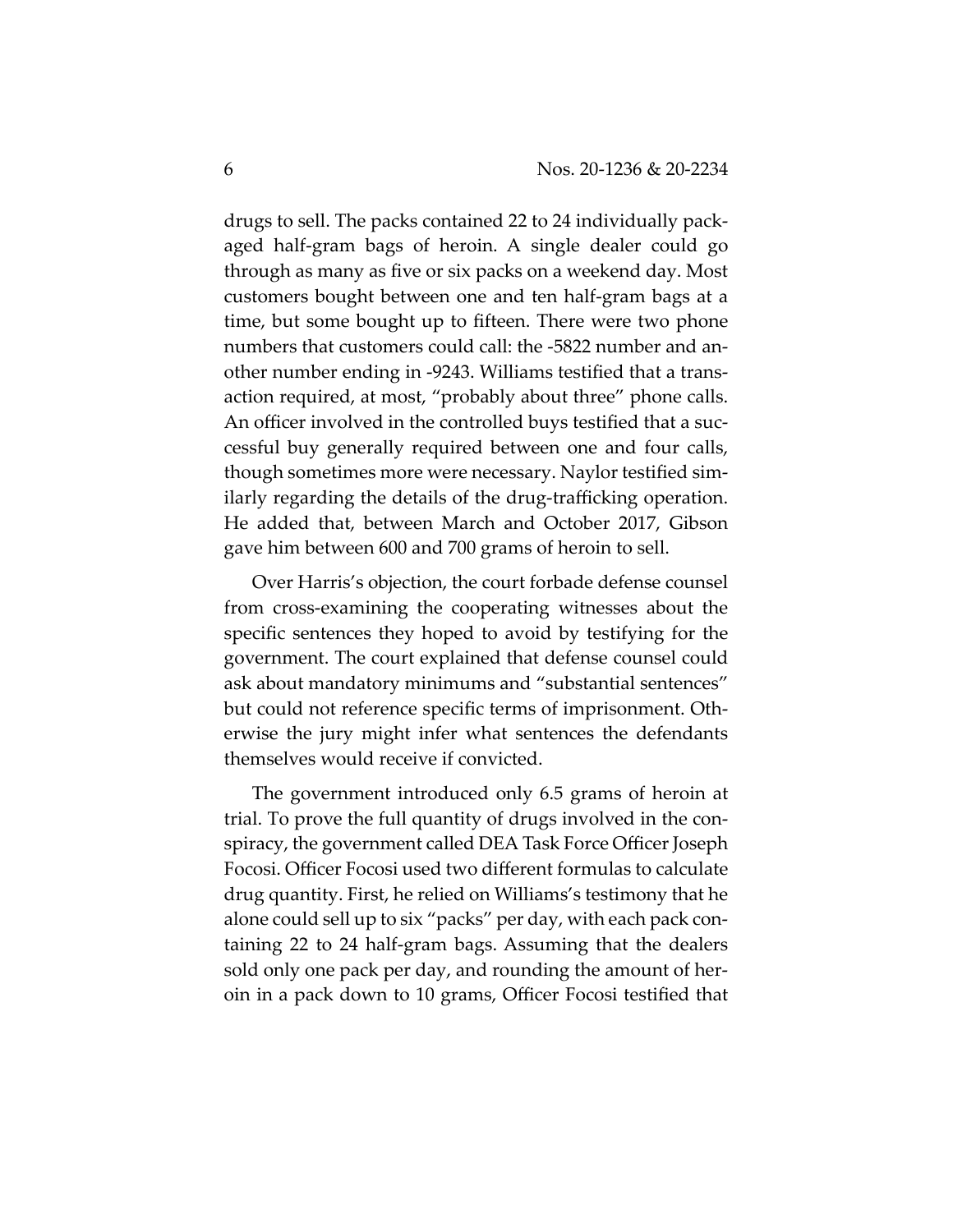the dealers would have sold 2.1 kilograms of heroin over a seven-month period (10 grams x 210 days = 2,100 grams). Defense counsel did not object to this testimony.

Officer Focosi's second formula extrapolated drug quantity from phone calls. A DEA analyst had testified that, from the end of March 2017 through mid-October 2017, there were about 50,000 successful calls to the -5822 phone and 34,000 successful calls to the -9243 phone. Conservatively estimating that each transaction involved six phone calls and half a gram of heroin, Officer Focosi testified that the conspiracy involved 7 kilograms of heroin (84,000 total calls / 6 calls per transaction = 14,000 transactions x .5 grams per transaction = 7,000 grams).

Harris's counsel objected that the underlying testimony about calls per transaction had "not been that precise" and that Officer Focosi was offering an opinion based on his "experience and expertise" in deciding what number of calls to use. The district court overruled the objection. The court explained that whether six calls was a precise estimate went to the weight of the testimony, and that Officer Focosi was relying on what he had learned from the investigation rather than "exercising any experience."

Defense counsel also objected to Officer Focosi's assumption that all 84,000 calls were between dealers and customers, when "presumably, there would be calls between a dealer and other people as well." The court overruled this objection, too, explaining: "I think that's true, but that, again, goes to weight, and I think that's something you can explore on cross examination."

On cross-examination, Officer Focosi testified that he chose six calls per transaction because "it was more than one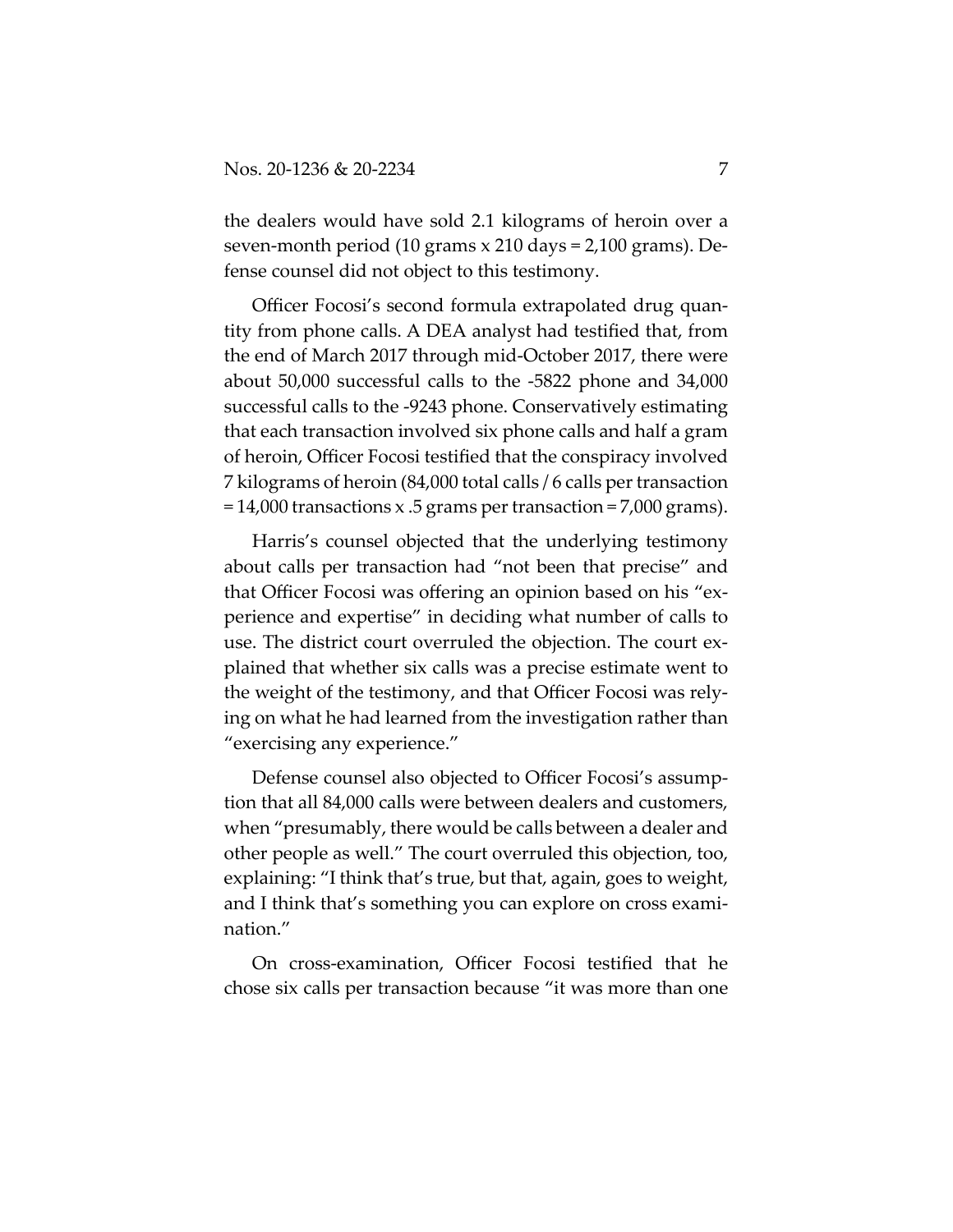through four" (the range that witnesses had testified to). He admitted that he could have chosen a larger number, anywhere from 5 to 24. He also admitted that he did not know the content of specific calls and conceded that some calls "might have had nothing to do with heroin deals."

The jury found both defendants guilty of conspiring to distribute one kilogram or more of heroin.

#### **D. Sentencings**

The probation officer calculated each defendant's advisory Guideline range as 360 months to life. Both defendants had a criminal history category of VI, but Gibson's offense level (38) was one point higher than Harris's (37) because Gibson was an "organizer or leader" of the drug-trafficking operation whereas Harris was a "manager or supervisor." *See* USSG § 3B1.1.

Harris objected to the probation officer's conclusion that he had conspired to distribute 10.5 kilograms of heroin. *See* USSG § 2D1.1(b)(18)(3) (increasing offense level for crimes involving 10 to 30 kilograms of heroin). To reach that number, the probation officer used Officer Focosi's second formula from trial. Unlike Officer Focosi, however, the probation officer assumed, based on the "most conservative" estimate at trial, that every drug sale required four, rather than six, calls (84,000 total calls / 4 calls per transaction = 21,000 transactions x .5 grams per transaction = 10,500 grams). Harris objected to this methodology as "speculative and not reasonable." The court overruled his objection. It found, based on the evidence at trial, that the proposed drug-quantity calculation was "both certain and reasonable." There was no evidence that any dealers had used the shared drug phones to make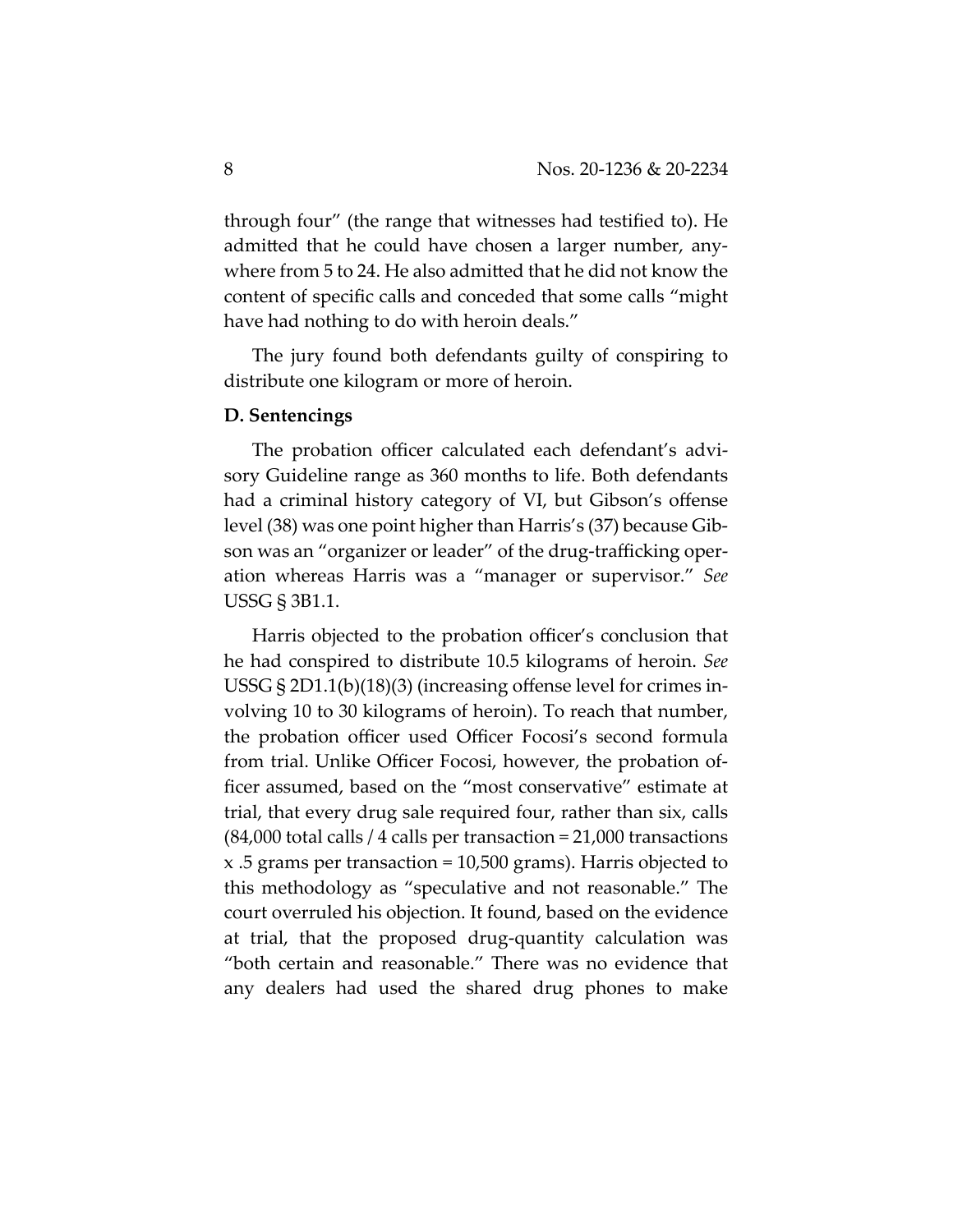personal calls, and even if they had, the number of personal calls "would have to be dramatic to defeat the finding of ten or more kilograms" given how conservative the four-call and half-gram numbers were.

The court sentenced both defendants well below the low end of the Guidelines range. Specifically, it sentenced Gibson to 240 months' imprisonment and Harris to 262 months. The court explained the discrepancy at Harris's sentencing. At 47, Gibson was a bit older than Harris, who was 38. Moreover, Gibson had recently received a 144-month consecutive sentence in another case for carrying a firearm in relation to a drug-trafficking crime. *See* 18 U.S.C. § 924(c). In the court's view, Gibson's older age and consecutive sentence influenced his risk of reoffending upon release. The same calculus did not apply to Harris, who was younger and not facing a consecutive sentence. The court went on to determine that Harris warranted a three-level reduction, which corresponded to a sentencing range of 262 to 327 months. It found that "a sentence in this range will satisfy the purposes of the sentencing statute" and further "note[d] that even if I calculated the Guideline range differently in the first instance, I would vary to this same range based on my consideration of the 3553(a) factors as a whole." A review of the § 3553(a) factors "persuade[d] the Court that a sentence at the low end of the now revised recommended sentencing range is appropriate." The defendants timely appealed.

#### **II. Discussion**

On appeal the defendants challenge the district court's admission of evidence obtained through the cellphone tracking. Harris also challenges the drug-quantity calculations at trial and sentencing, the district court's limits on his cross-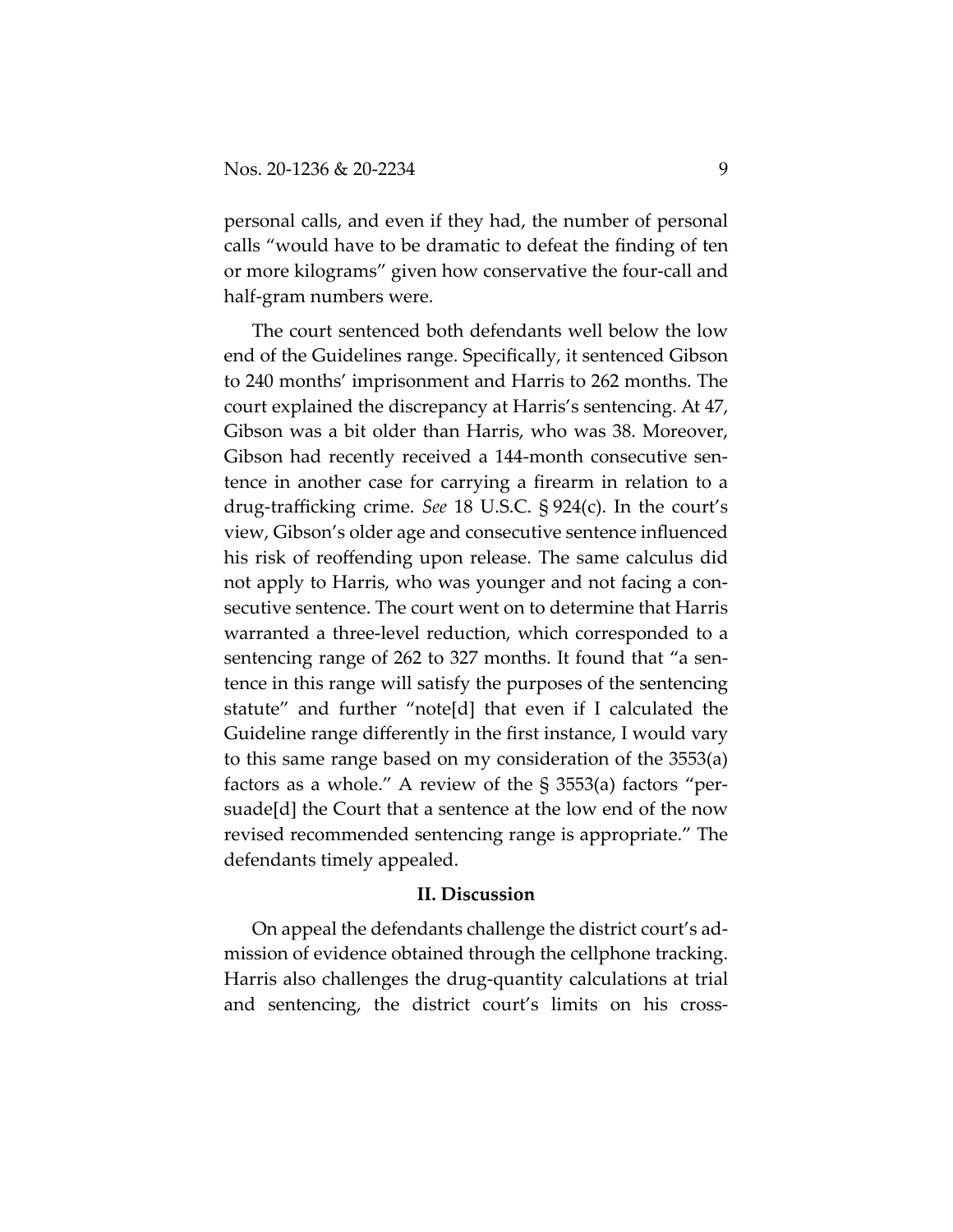examination of cooperating witnesses, and the reasonableness of his sentence.

# **A. Cellphone Tracking**

The defendants' first contention is that officers violated the defendants' Fourth Amendment rights by tracking the location of the -5822 phone without a warrant based on probable cause. They submit that the "court orders" authorizing the tracking were not valid warrants because they cited the Stored Communications Act, which requires a lesser showing than probable cause. *See* 18 U.S.C. § 2703(d) (requiring only "specific and articulable facts showing that there are reasonable grounds to believe that the [information sought is] relevant and material to an ongoing criminal investigation"); *see also United States v. Castro-Aguirre*, 983 F.3d 927, 934 (7th Cir. 2020) (describing this standard as "significantly lower than the probable-cause requirement for a warrant"). They contend as well that the underlying affidavits did not supply probable cause for a search warrant.

A Fourth Amendment "search" generally requires a warrant based on probable cause. *Carpenter v. United States*, 138 S. Ct. 2206, 2221 (2018); *Katz v. United States*, 389 U.S. 347, 357 (1967). The government does not dispute that the cellphone tracking in this case amounted to a "search" requiring a warrant, and we assume for purposes of this appeal that it did. Nonetheless, the government maintains that the search was lawful because a valid warrant authorized it. The district court agreed and denied the defendants' motion to suppress. We review the district court's legal conclusions de novo and its factual findings for clear error. *United States v. Jackson*, 962 F.3d 353, 357 (7th Cir. 2020).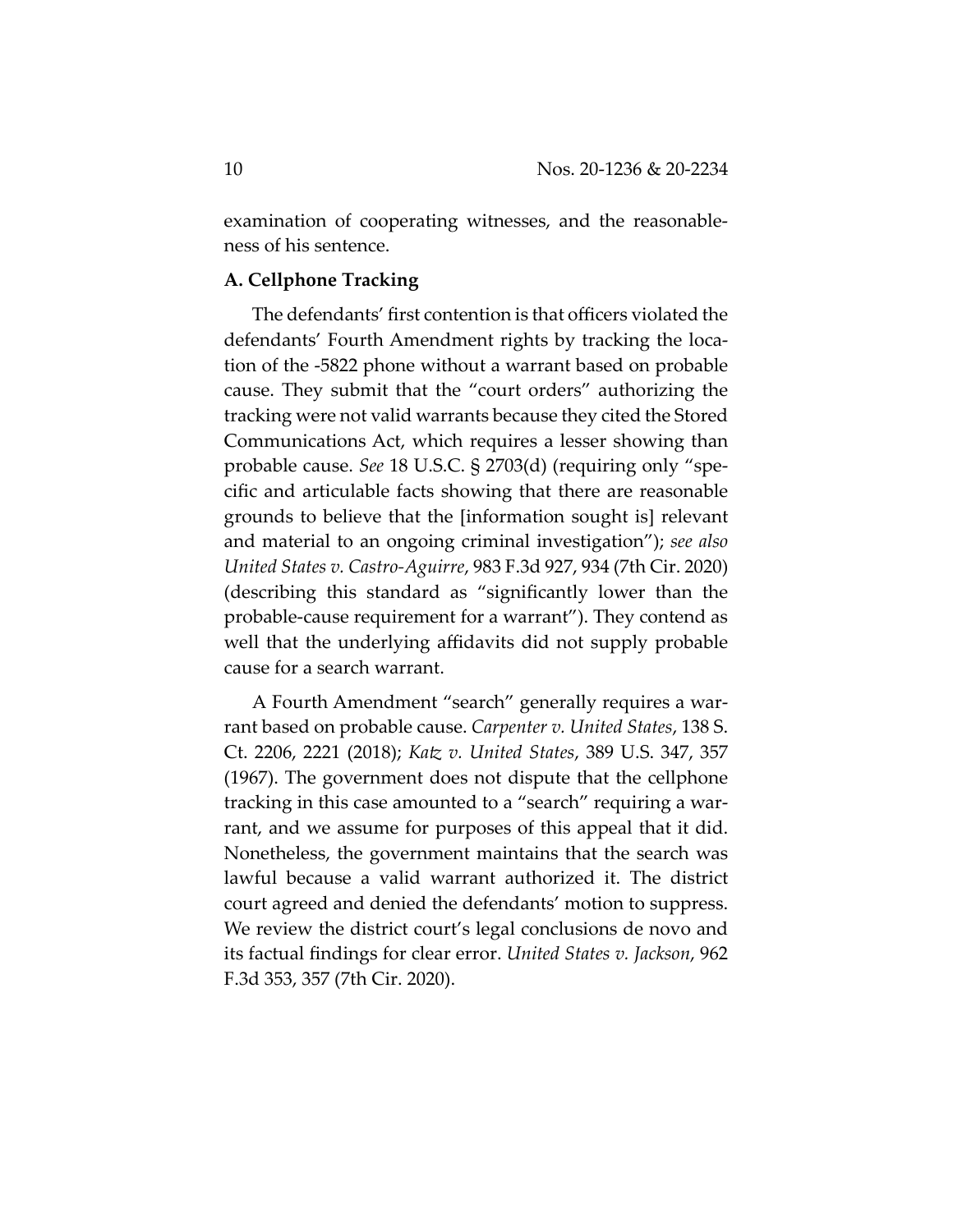A valid search warrant "require[s] only three things": (1) an independent magistrate issuing it; (2) a showing of probable cause "that the evidence sought will aid in a particular apprehension or conviction for a particular offense"; and (3) a particular description of "the things to be seized, as well as the place to be searched." *Dalia v. United States*, 441 U.S. 238, 255 (1979) (internal quotations and citations omitted); *accord United States v. Brewer*, 915 F.3d 408, 414 (7th Cir. 2019). Substance matters more than form in this context. Thus, a court order can satisfy the warrant requirement even if it is not labeled a "warrant." *Dalia*, 441 U.S. at 256 (wiretap order was a valid warrant); *United States v. Ning Wen*, 477 F.3d 896, 898 (7th Cir. 2007) (same). And a warrant that finds probable cause and cites Rule 41 satisfies the Fourth Amendment even if it also recites the lower standard of the Stored Communications Act. *United States v. Sanchez-Jara*, 889 F.3d 418, 421 (7th Cir. 2018).

The court orders in this case satisfy the requirements for a search warrant. First, the defendants do not contend, and there is no reason to believe, that the state court judge who issued the orders was anything but neutral and detached. Next, the orders cited Rule 41 and found probable cause to believe that the cellphone tracking would lead to the apprehension of drug traffickers. Last, the orders particularly described the object of the search: the location of the -5822 phone. With respect to the particularity requirement, we have held that "a warrant authorizing police to follow an identified phone, to see where it goes and what numbers it calls, particularly describes the evidence to be acquired." *Sanchez-Jara*, 889 F.3d at 421; *accord Brewer*, 915 F.3d at 414 ("Judges must describe the specific person, *phone*, or vehicle to be tracked to satisfy the Fourth Amendment's particularity requirement.")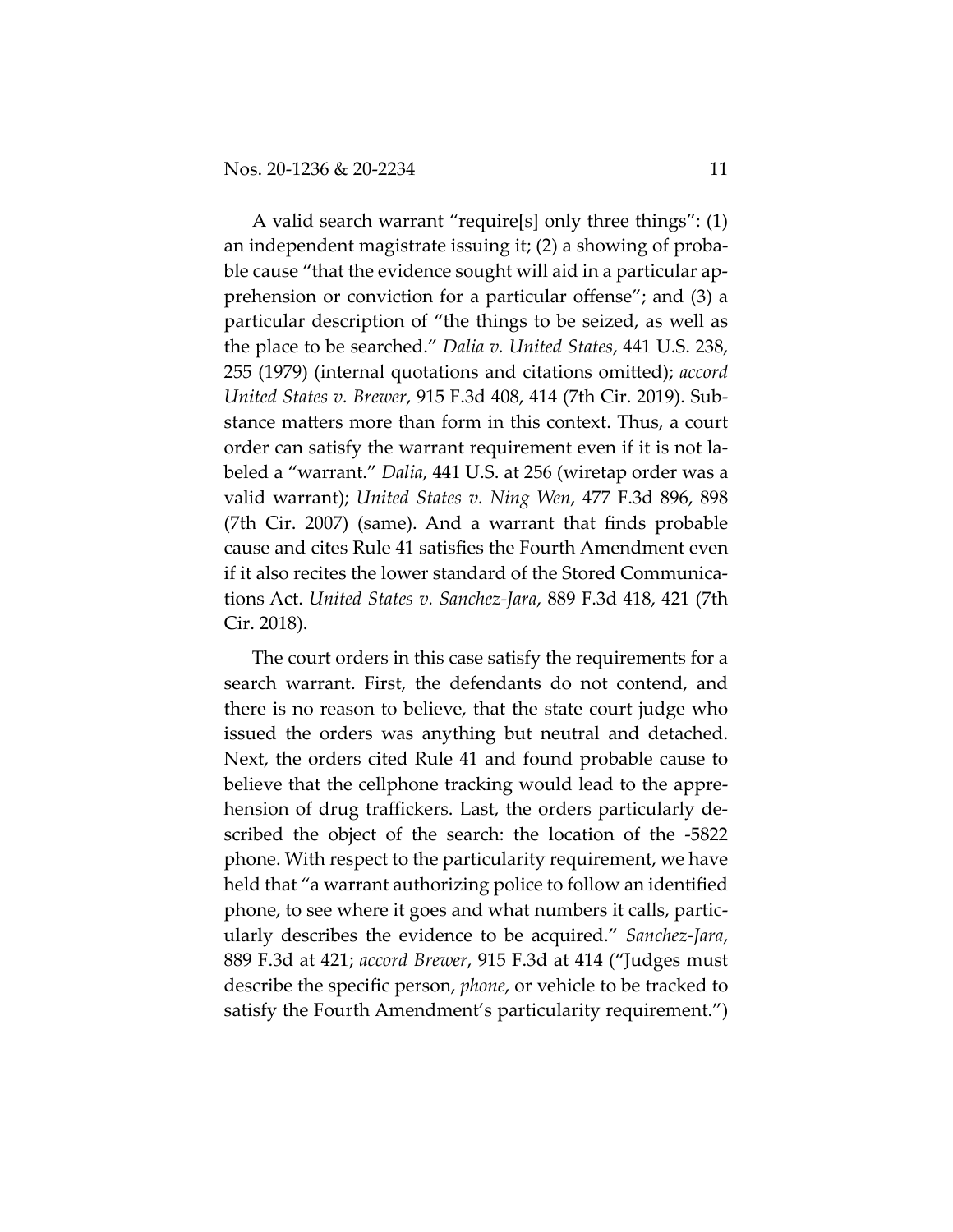(emphasis added). It makes no difference that the court orders were not labeled "warrants," or that they cited, in addition to Rule 41, other statutes including the Stored Communications Act. *See Dalia*, 441 U.S. at 256; *Ning Wen*, 477 F.3d at 898; *Sanchez-Jara*, 889 F.3d at 421.

We reject the defendants' contention that the underlying affidavits did not supply probable cause. Probable cause for issuance of a search warrant exists if there is "a fair probability that contraband or evidence of a crime will be found in a particular place." *Illinois v. Gates*, 462 U.S. 213, 238 (1983). The state court judge's finding of probable cause "carries a strong presumption of correctness." *Sanchez-Jara*, 889 F.3d at 421. Our task as "a reviewing court is simply to ensure that the [state court judge] had a substantial basis for concluding that probable cause existed." *Gates*, 462 U.S. at 238–39 (internal quotations, citation, and alterations omitted).

We have held that a properly executed controlled buy is generally "a reliable indicator as to the presence of illegal drug activity." *United States v. Sidwell*, 440 F.3d 865, 869 (7th Cir. 2006); *see also United States v. Bacon*, 991 F.3d 835, 839 (7th Cir. 2021) ("[C]ontrolled buys ordinarily go a long way toward establishing probable cause."). Here, the affidavits described several controlled buys in detail, including the arrangement of the buys through calls to the -5822 phone. The first affidavit described two controlled buys involving the same confidential informant, whom officers searched, wired, and closely monitored. On two separate occasions, the confidential informant called the -5822 phone and successfully bought heroin, which he then turned over to the police. The second and third affidavits referenced the earlier orders and described additional, more recent controlled buys in which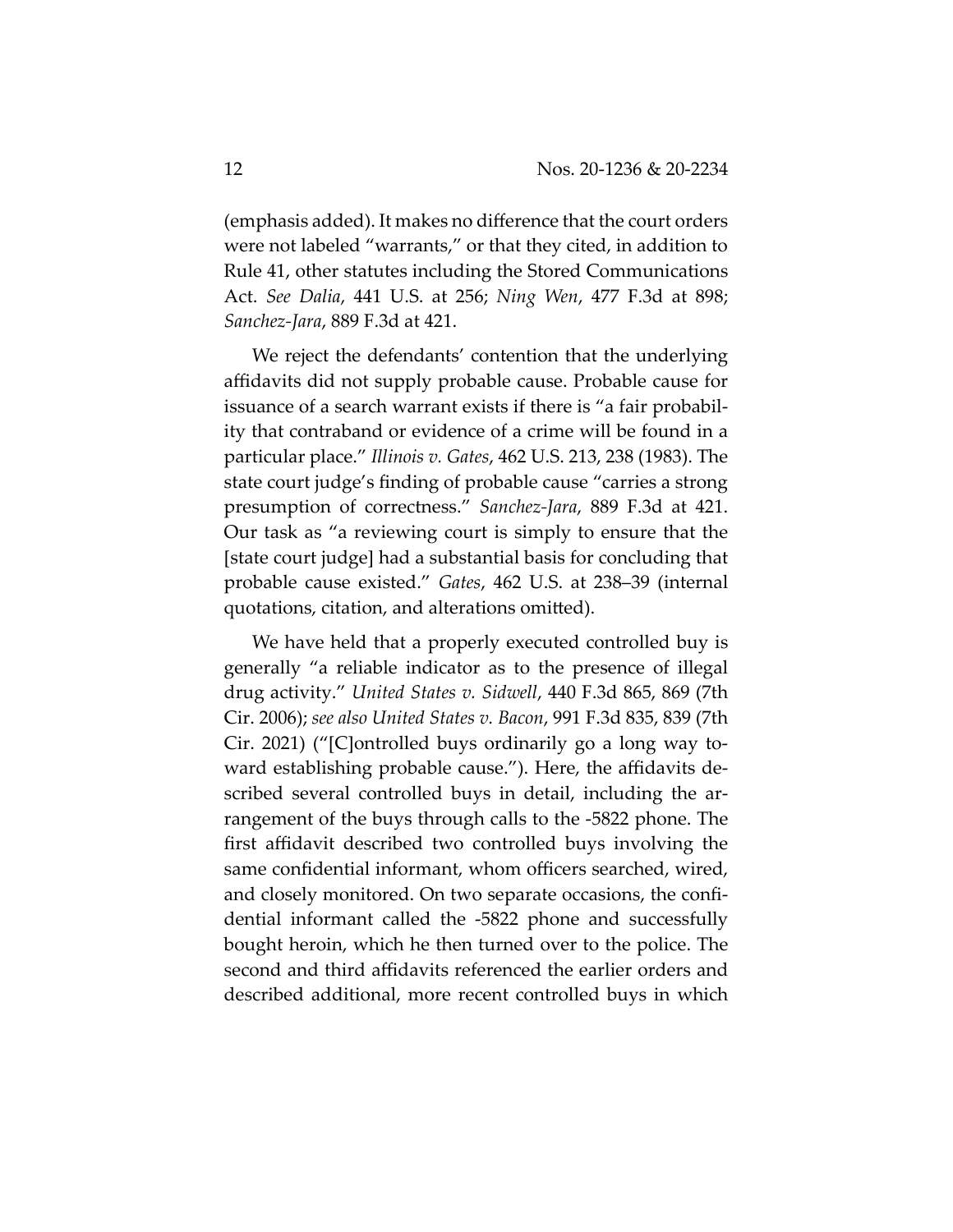undercover officers called the same phone and bought heroin. We have little trouble concluding that these controlled buys gave the state court judge a substantial basis for a finding of probable cause to track the location of the phone sufficient to support each of its orders. *See Gates*, 462 U.S. at 238–39.

The defendants do not contest the method or execution of the controlled buys. Instead, they complain that one of the controlled buys in the first affidavit was two and a half months old. That is true, but the other controlled buy in the first affidavit took place the day before the state court judge signed the first order. So, to the extent that the first controlled buy might have been "stale," the "more recent" controlled buy mitigated that issue by showing that "the same kind of criminal activity continued" through the present day. *United States v. Rees*, 957 F.3d 761, 769–70 (7th Cir. 2020).

The defendants also suggest that the affidavits did not supply probable cause to track *them*, given that the affidavits did not mention them by name. But probable cause for a search warrant need not be tied to any particular person. *See Gates*, 462 U.S. at 238 (requiring "a fair probability that contraband or evidence of a crime will be found *in a particular place*") (emphasis added); *see also Bacon*, 991 F.3d at 841. In this case, officers knew that the users of the -5822 phone were selling drugs, but they did not know who the users were. That is why they wanted to track the phone—to apprehend the users for drug trafficking. In line with that mission, the state court judge found probable cause to believe that the cellphone tracking would facilitate the apprehension of drug traffickers. This finding was enough for probable cause, even though the judge did not identify Gibson or Harris by name. *See Dalia*, 441 U.S. at 255 ("[T]hose seeking the warrant must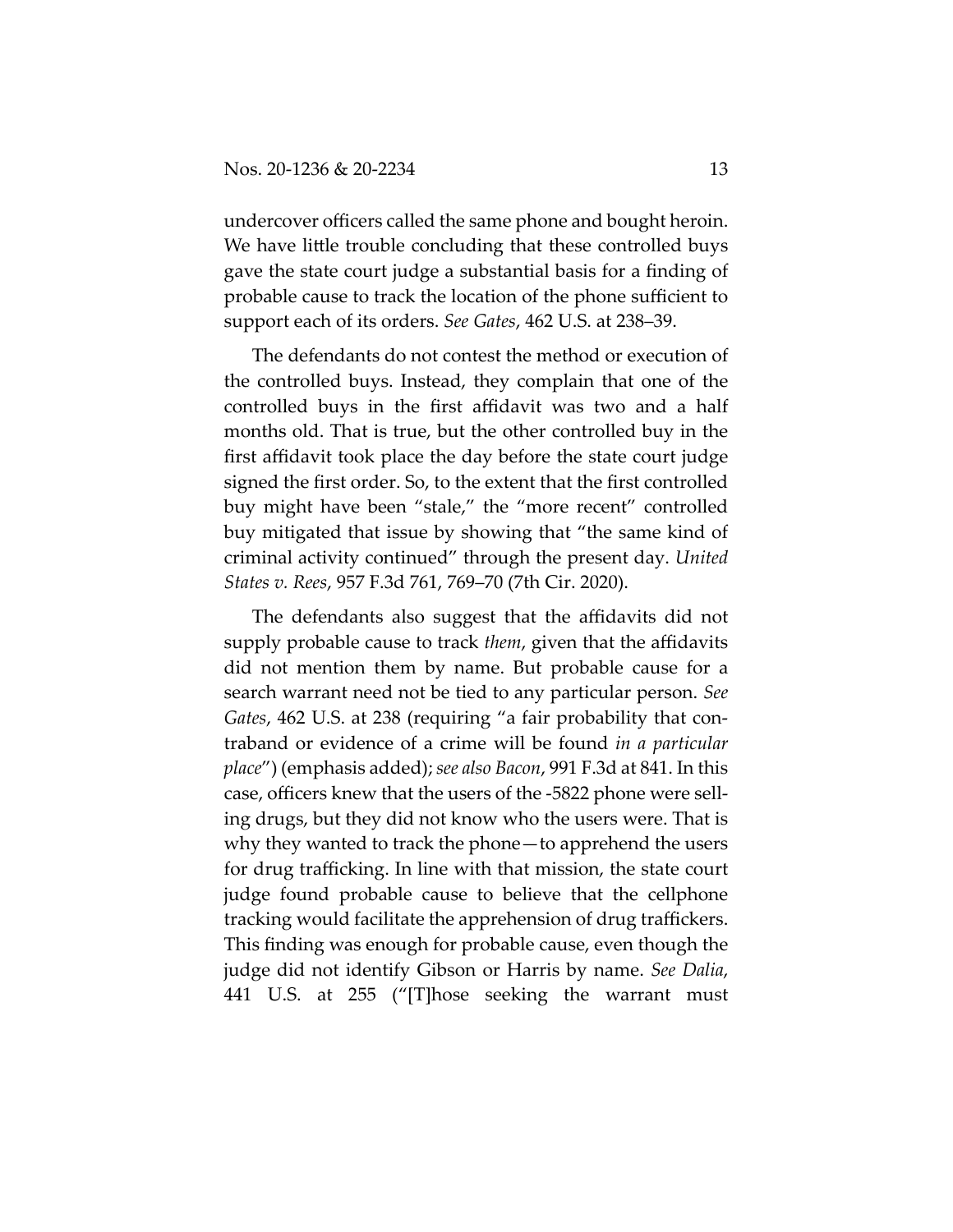demonstrate to the magistrate their probable cause to believe that 'the evidence sought will aid in a particular apprehension or conviction' for a particular offense." (quoting *Warden, Md. Penitentiary v. Hayden*, 387 U.S. 294, 307 (1967))).

We therefore conclude that officers had a valid warrant to track the -5822 phone. The district court correctly denied the defendants' motion to suppress. We need not address the government's alternative arguments that the good-faith exception applies, *see United States v. Leon*, 468 U.S. 897, 922 (1984), and that the defendants lack "standing" to challenge the cellphone tracking, *see Byrd v. United States*, 138 S. Ct. 1518, 1530 (2018). We note, however, that an officer's reliance on a warrant presumptively establishes that the officer acted in good faith in carrying out a search. *Leon*, 468 U.S. at 922; *United States v. Lickers*, 928 F.3d 609, 618 (7th Cir. 2019). Moreover, we are skeptical that either defendant has standing to challenge the cellphone tracking. There was no evidence at the suppression hearing that either defendant personally possessed or used the -5822 phone during the 90-day tracking period. The defendants maintain that the government conceded the defendants' possession of the phone. But even if that is true, the evidence from trial suggests that the defendants had, at most, on-and-off possession of this cellphone that approximately two dozen drug dealers shared to sell drugs. And there is no evidence that either defendant ever used the phone for personal, rather than commercial, purposes. Just as drug dealers who briefly occupy stash houses while packaging drugs lack a legitimate expectation of privacy in the stash houses, the defendants here would seem to lack a legitimate expectation of privacy in the whereabouts of a shared drug phone. *See Minnesota v. Carter*, 525 U.S. 83, 90–91 (1998); *United States v. Gray*, 491 F.3d 138, 147 (4th Cir. 2007); H. Hunter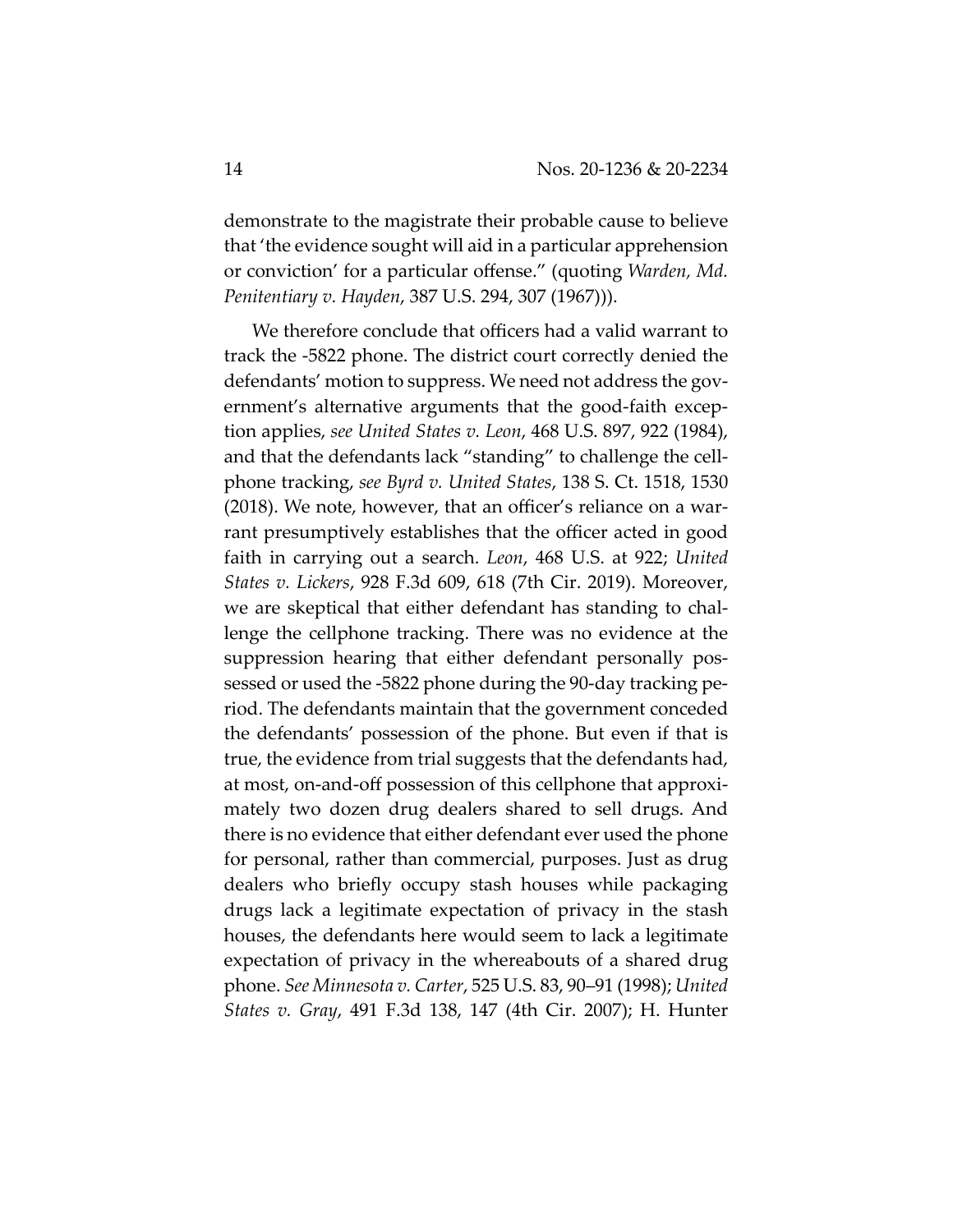Bruton, Note, *The Shifting Nature of Stash-House Standing and Sentencing*, 42 N.Y.U. Rev. L. & Soc. Change 351, 358 (2018). Ultimately, we need not resolve this issue. And given the parties' dispute as to whether the government conceded the defendants' possession of the phone, it is best to leave it for another day.

# **B. Drug-Quantity Calculations**

Apart from the cellphone tracking, Harris takes issue with the drug-quantity calculations at trial and at his sentencing.

# **1. Trial**

Harris submits that Officer Focosi's trial testimony was unreliable and ran afoul of the rules governing expert testimony. *See* Fed. R. Evid. 702; Fed. R. Crim. P. 16(a)(1)(G); *see also United States v. Gaytan*, 649 F.3d 573, 582 (7th Cir. 2011). As such, he challenges the sufficiency of the drug-quantity evidence and seeks to overturn the jury's finding that he conspired to distribute at least one kilogram of heroin. *See* 21 U.S.C. § 841(b)(1)(A) (providing a mandatory-minimum sentence for offenses involving one kilogram or more of heroin).

Harris did not move for a judgment of acquittal, so we review the jury's drug-quantity determination only for a "manifest miscarriage of justice." *United States v. Chaparro*, 956 F.3d 462, 468 (7th Cir. 2020) (internal quotations and citation omitted). This means that the jury's verdict stands unless "the record is devoid of evidence pointing to guilt, or … the evidence on a key element of the offense was so tenuous that a conviction would be shocking." *Id.* (internal quotations and citation omitted).

Harris's challenge to the jury's drug-quantity determination goes nowhere because the government offered the jury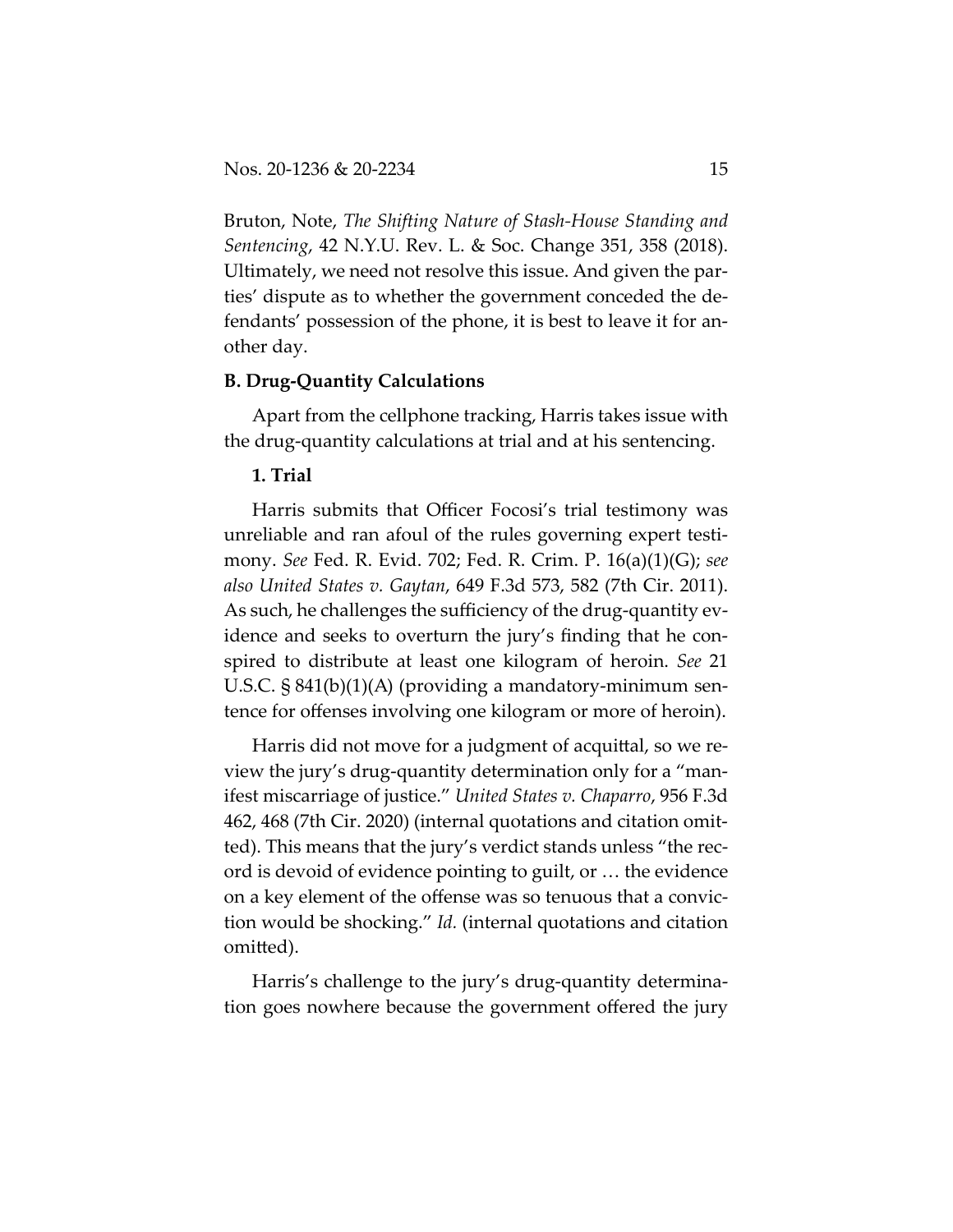two independent ways to find that Harris conspired to distribute more than one kilogram of heroin and Harris challenges only one of these methods. First, Officer Focosi testified, based on Williams's testimony that he could sell up to six "packs" of heroin on a weekend day, the conspiracy involved 2.1 kilograms of heroin. To reach that number, Officer Focosi conservatively estimated that the dealers sold only one 10-gram pack per day during the seven-month conspiracy (10 grams x 210 days = 2,100 grams). Officer Focosi's second formula extrapolated drug quantity from phone calls. A DEA analyst had testified that there were about 84,000 successful calls to the two drug phones during the conspiracy. Conservatively estimating that each transaction involved six phone calls and half a gram of heroin, Officer Focosi testified that the conspiracy involved 7 kilograms of heroin (84,000 total calls / 6 calls per transaction =  $14,000$  transactions x .5 grams per transaction = 7,000 grams). Harris claims that Officer Focosi's second formula was inadmissible expert testimony that the government failed to timely disclose. But even if that is true, Harris has never challenged Officer Focosi's first formula. Officer Focosi's first formula independently sustains the jury's drugquantity finding and renders harmless any error in the district court's admission of Officer Focosi's second formula. *See* Fed. R. Crim. P. 52(a); *United States v. Jett*, 908 F.3d 252, 265 (7th Cir. 2018). Thus, Harris has not identified a prejudicial error in the drug-quantity calculation at trial—much less a manifest miscarriage of justice. *Chaparro*, 956 F.3d at 468.

# **2. Sentencing**

Harris also challenges the district court's calculation of the drug quantity at sentencing. Whereas the government asked the jury to find that Harris conspired to distribute one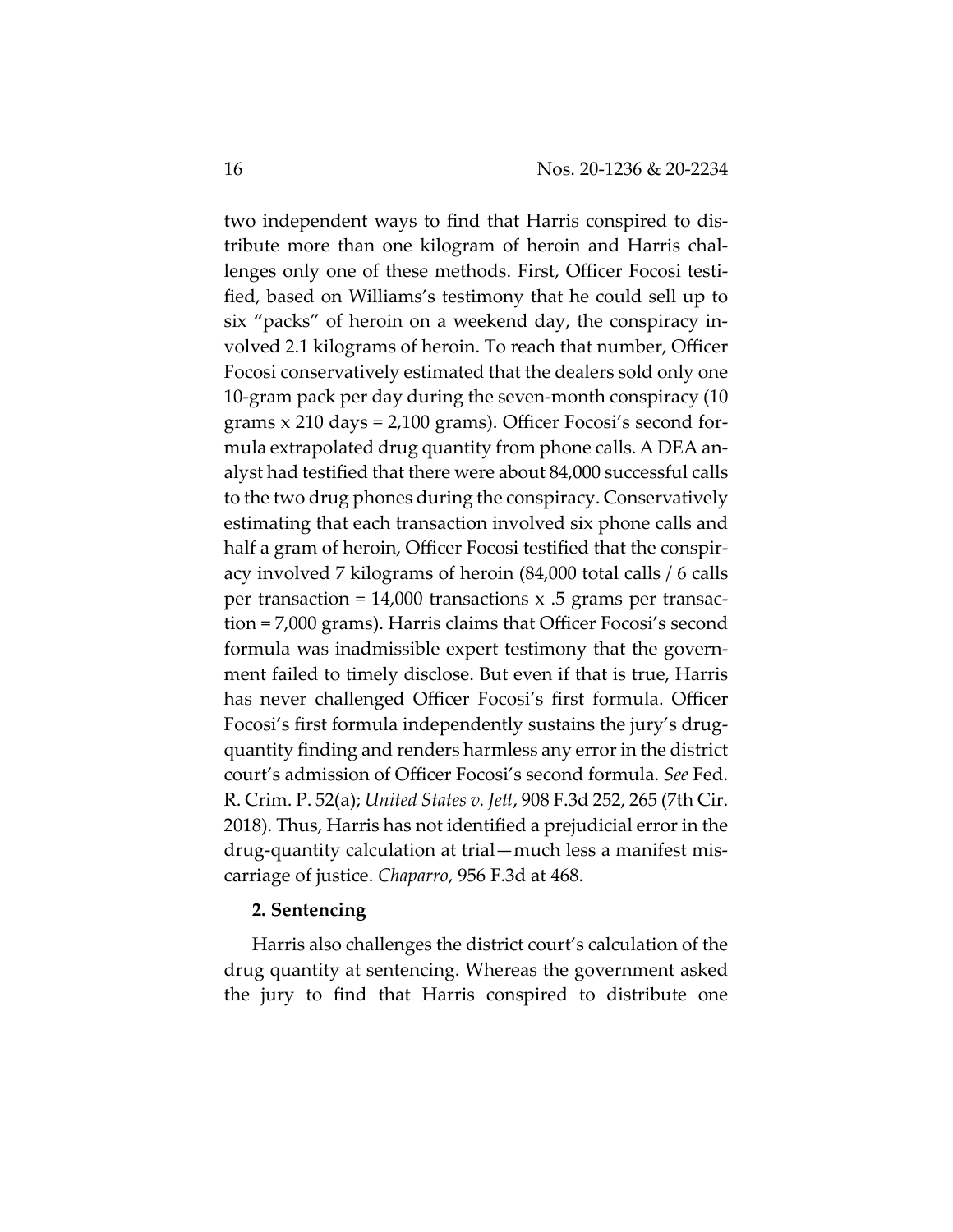kilogram or more of heroin, at sentencing the district court had to calculate the actual amount of heroin involved in the conspiracy and reasonably foreseeable to Harris. *See* USSG § 2D1.1, comment. (n.5); USSG § 1B1.3(a)(1)(B). Relying on the probation officer's recommendations and the evidence at trial, the court found that the government had established by a preponderance of the evidence that Harris conspired to distribute 10.5 kilograms of heroin. The court reached this number by applying Officer Focosi's second formula and assuming that each drug transaction required four, rather than six, calls (84,000 total calls / 4 calls per transaction = 21,000 transactions x .5 grams per transaction = 10,500 grams). Harris maintains that this calculation rested on speculative and unreliable data. More specifically, he claims that 4 calls per transaction is an arbitrary estimate, and that there is no evidence that all 84,000 calls were drug related.

A defendant attacking a district court's factual findings at sentencing has "a steep hill to climb." *United States v. Ranjel*, 872 F.3d 815, 818 (7th Cir. 2017). We "will not disturb a sentencing court's factual findings unless they are clearly erroneous." *Id.* The government must prove drug quantity by a preponderance of the evidence. *United States v. Medina*, 728 F.3d 701, 705 (7th Cir. 2013).

The Sentencing Guidelines tie a defendant's offense level to the quantity of drugs involved in the offense. *See* USSG § 2D1.1(c). In a drug conspiracy, "each conspirator is responsible for both the drug quantities directly attributable to him and amounts involved in reasonably foreseeable dealings by co-conspirators." *United States v. Austin*, 806 F.3d 425, 431 (7th Cir. 2015); *see* USSG § 1B1.3(a)(1)(B). If the quantity of drugs seized "does not reflect the scale of the offense," a court must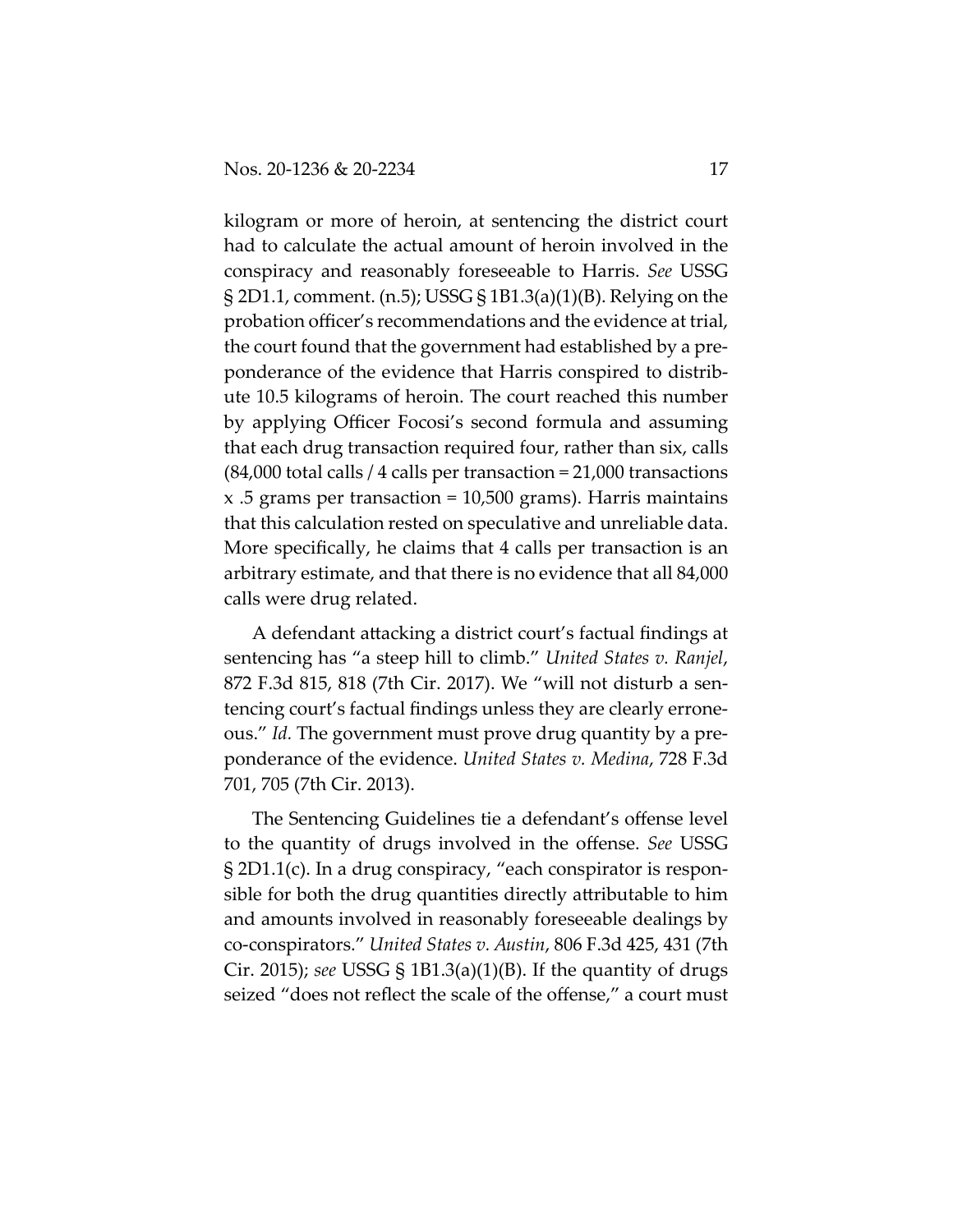"approximate" the total drug quantity. USSG § 2D1.1, comment. (n.5). To make such an approximation, the court "may consider, for example, the price generally obtained for the controlled substance, financial or other records, similar transactions in controlled substances by the defendant, and the size or capability of any laboratory involved." *Id.*

Drug-quantity calculations are "not an exact science." *United States v. Sewell*, 780 F.3d 839, 849 (7th Cir. 2015). "Determining drug quantities under the Sentencing Guidelines is often difficult, and district courts may make reasonable though imprecise estimates based on information that has indicia of reliability." *United States v. Bozovich*, 782 F.3d 814, 818 (7th Cir. 2015). The Guidelines do not permit "'nebulous eyeballing,'" but "*some* amount of reasoned 'speculation and reasonable estimation'" is permissible. *United States v. Hollins*, 498 F.3d 622, 631 (7th Cir. 2007) (quoting *United States v. Jarrett*, 133 F.3d 519, 530 (7th Cir. 1998)).

Here, the district court properly relied on the evidence in the record to conservatively calculate the drug quantity. Its calculation was not clear error. All three numbers that the court plugged into Officer Focosi's second formula (84,000 total calls  $/4$  calls per transaction = 21,000 transactions  $x$  .5 grams per transaction = 10,500 grams) had a firm basis in the record. Harris does not challenge the half-gram-per-transaction figure, nor could he. Williams, Naylor, and an officer involved in the controlled buys testified that the heroin was prepackaged and sold in half-gram increments. Most customers bought between one and ten half-gram bags at a time, though some bought as many as fifteen. One half-gram bag per transaction was thus an extremely conservative estimate.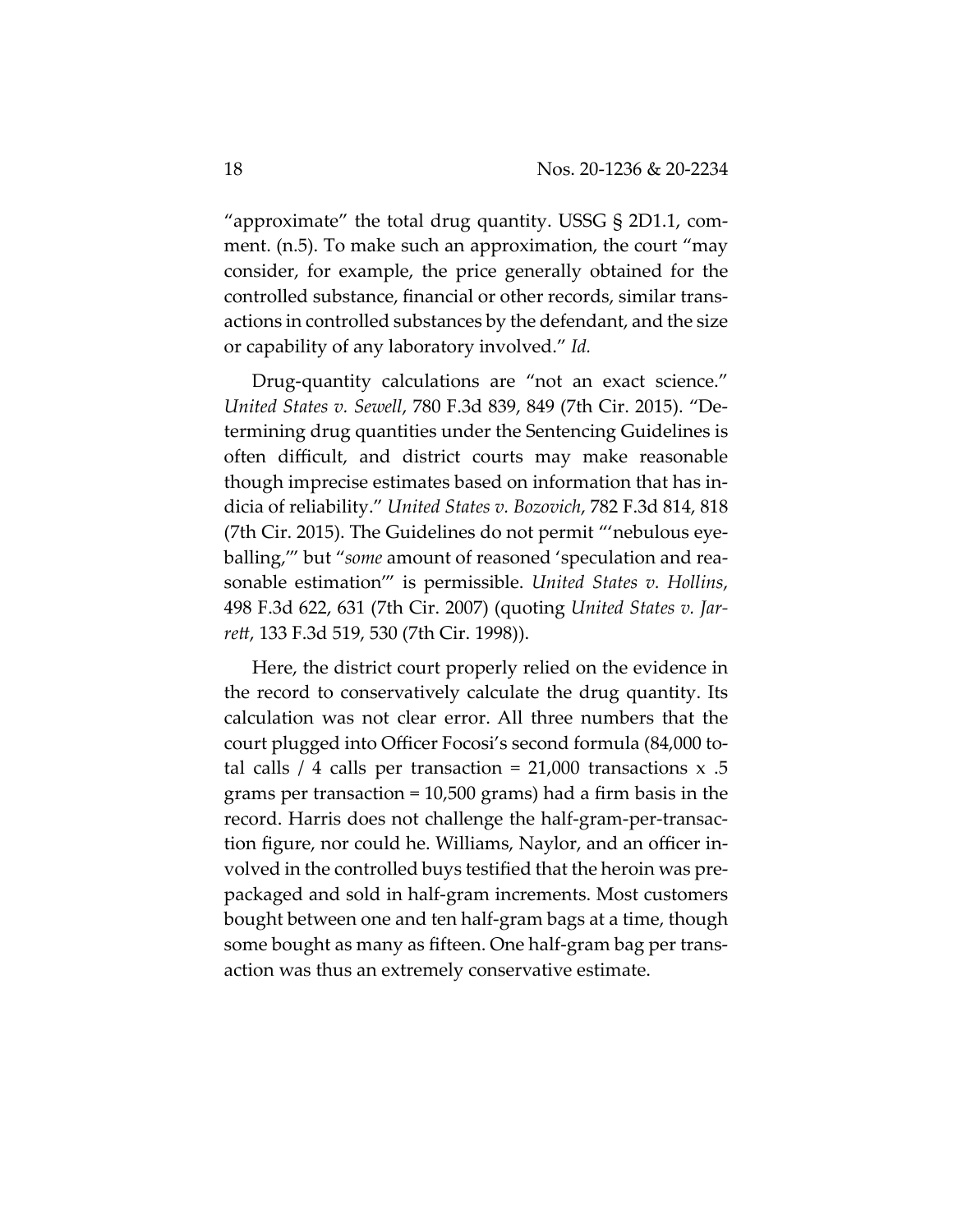Harris describes the four-calls-per-transaction estimate as arbitrary. But Williams, who regularly sold heroin to buyers who called the drug phones, testified that the transactions required, at most, three calls. Further, an officer who participated in the controlled buys testified that the transactions usually required between one and four calls. Given this evidence, the four-call estimate was reliable and indeed very conservative. Harris counters that the discrepancy between the calls-per-transaction figure at trial (six calls) and sentencing (four calls) demonstrates the arbitrariness of both numbers. But at trial, the government sought to prove a minimum drug quantity beyond a reasonable doubt. *See* 21 U.S.C. § 841(b)(1)(A) (providing a mandatory-minimum sentence for offenses involving one kilogram or more of heroin); *see also Alleyne v. United States*, 570 U.S. 99, 103 (2013) (holding any fact that increases the penalty for a crime must be proven to a jury beyond a reasonable doubt). The actual quantity of drugs was not an element of the offense. *See United States v. Abdulahi*, 523 F.3d 757, 760 (7th Cir. 2008). At sentencing, by contrast, the government sought to prove the actual drug quantity by a preponderance of the evidence. *See id.* at 760–61. Given the different burdens of proof and required showings, there was nothing inconsistent about using different estimates of calls per transaction at trial and sentencing.

Harris directs most of his criticism to the third figure— 84,000 total calls. But this number, too, had a firm basis in the record. A DEA analyst reviewed phone records and testified that there were 84,000 successful calls to the two drug phones during the conspiracy. Harris insists that any number of these calls could have been unrelated to drugs. And to be sure, Officer Focosi conceded at trial that he could not rule out the possibility that some of the calls were unrelated to drug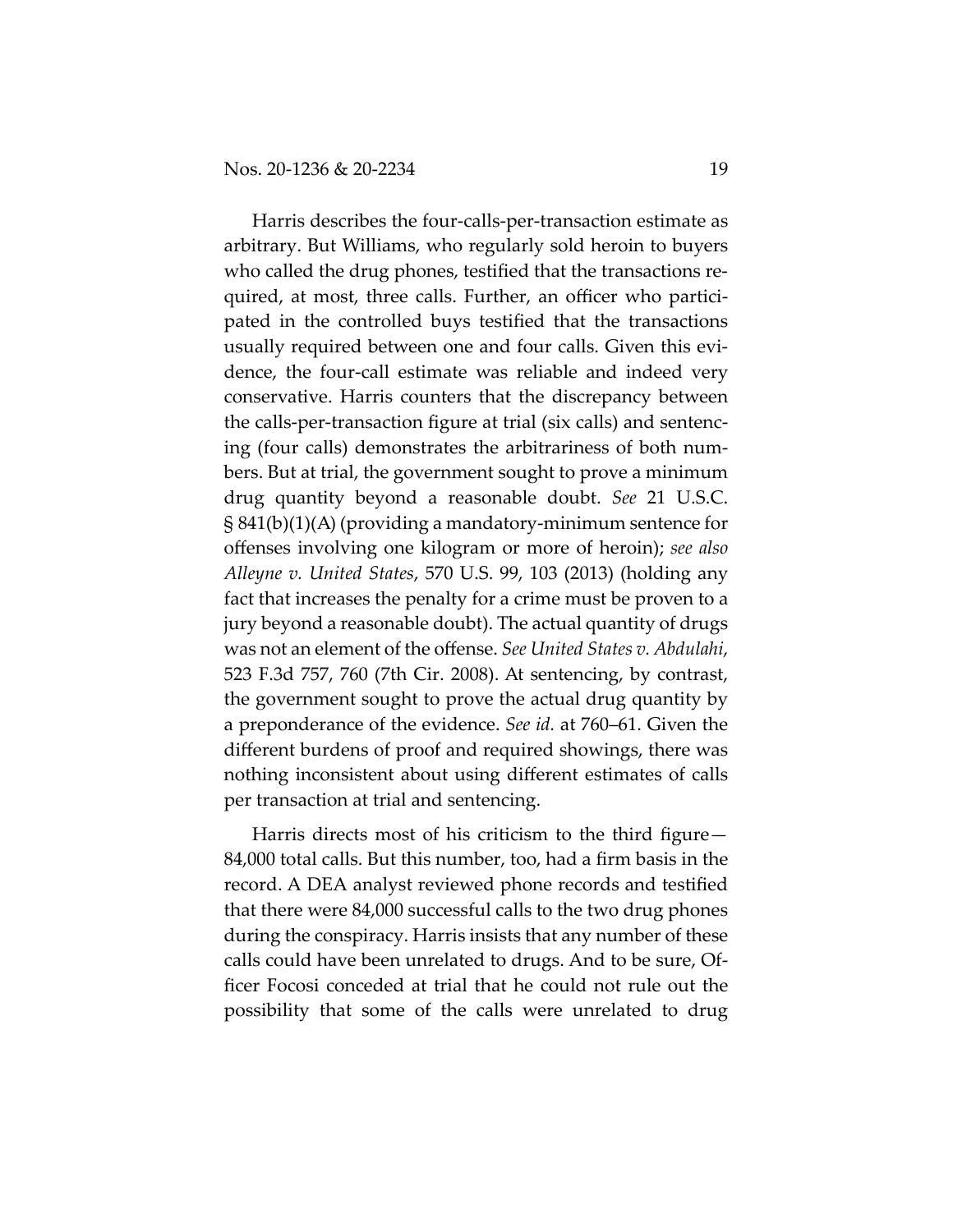transactions. But, as the district court recognized, there is no evidentiary support for Harris's speculative hypothesis that the two dozen drug dealers who shared the drug phones were also receiving personal calls on the phones. All evidence points to the opposite conclusion—these were drug phones that on-duty dealers used to continuously make drug sales. When Williams was asked at trial who called the phones, he responded, "people who wanted to buy drugs." Naylor testified that "customers" called the phones. The government had to prove drug quantity by a preponderance of the evidence not to an absolute certainty. On these facts, the district court did not err in calculating the heroin quantity.

Harris relies heavily on *United States v. Howard*, 80 F.3d 1194 (7th Cir. 1996). But the problem in *Howard* was the probation officer's failure to explain the evidentiary basis for the drug-quantity calculation. As we said: "Where either the probation officer or the prosecution offers an estimate of the drug quantities for which the defendant should be held responsible, the defendant ought to be on notice of all assumptions, rationale, and methodology underlying the calculation." *Id.* at 1204. Here, the government's methodology was transparent. It derived from specific testimony that the government offered at trial. Harris tested the reliability of that testimony through cross-examination. Indeed, he bases his challenge to the court's drug-quantity calculation primarily on concessions that he obtained from Officer Focosi at trial. Unlike the defendant in *Howard*, Harris could, and did, challenge the government's methodology because he knew the evidentiary basis for it. A disputed evidentiary basis is not the same thing as no evidentiary basis. This distinction renders Harris's outof-circuit citations equally inapposite. *See United States v. Sepulveda*, 15 F.3d 1161, 1198 (1st Cir. 1993); *United States v.*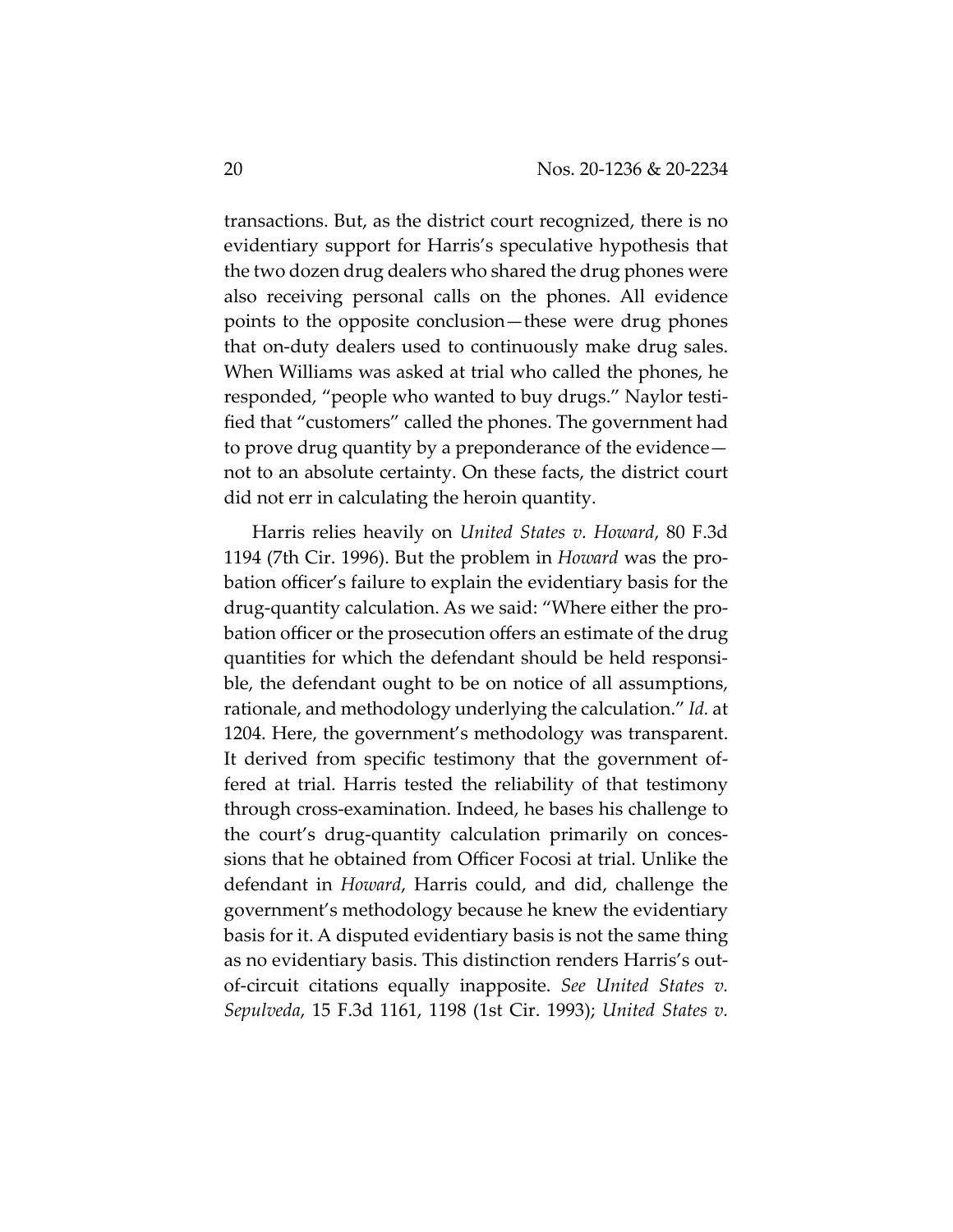*Shonubi*, 998 F.2d 84, 90 (2d Cir. 1993); *United States v. Collado*, 975 F.2d 985, 998 (3d Cir. 1992).

Harris also complains that the government's use of phone calls to extrapolate drug quantity was unprecedented. That is not entirely true, as other circuits have upheld drug-quantity calculations extrapolated, at least in part, from phone calls. *See, e.g.*, *United States v. Green*, 40 F.3d 1167, 1175 (11th Cir. 1994). More importantly, though, the district court's job was to make a reasonable estimate of drug quantity on the record before it. *Austin*, 806 F.3d at 431. This was a unique case. The evidence showed that Gibson and Harris oversaw a large drug-trafficking operation in which approximately two dozen drug dealers sold drugs indiscriminately to anyone who called either of two shared drug phones. The court had to approximate the quantity of drugs involved in this conspiracy, and it did so reasonably. Nothing required the court to locate a prior case approving of its methodology for calculating drug quantity.

For these reasons, the district court did not clearly err in calculating the drug quantity at Harris's sentencing. And even if it did, any error was harmless. At Harris's sentencing, the court said on the record that, even if it had calculated the Guidelines range differently, it would vary to the same range and impose the same sentence based on its independent consideration of the sentencing factors under 18 U.S.C. § 3553(a). When a sentencing court bases its sentence on the § 3553(a) factors and says it would have imposed the same sentence regardless of the Guidelines range, an error in calculating the Guidelines range may be harmless. *See, e.g., United States v. Snyder*, 865 F.3d 490, 500–01 (7th Cir. 2017); *Molina-Martinez v. United States*, 136 S. Ct. 1338, 1346–47 (2016). That happened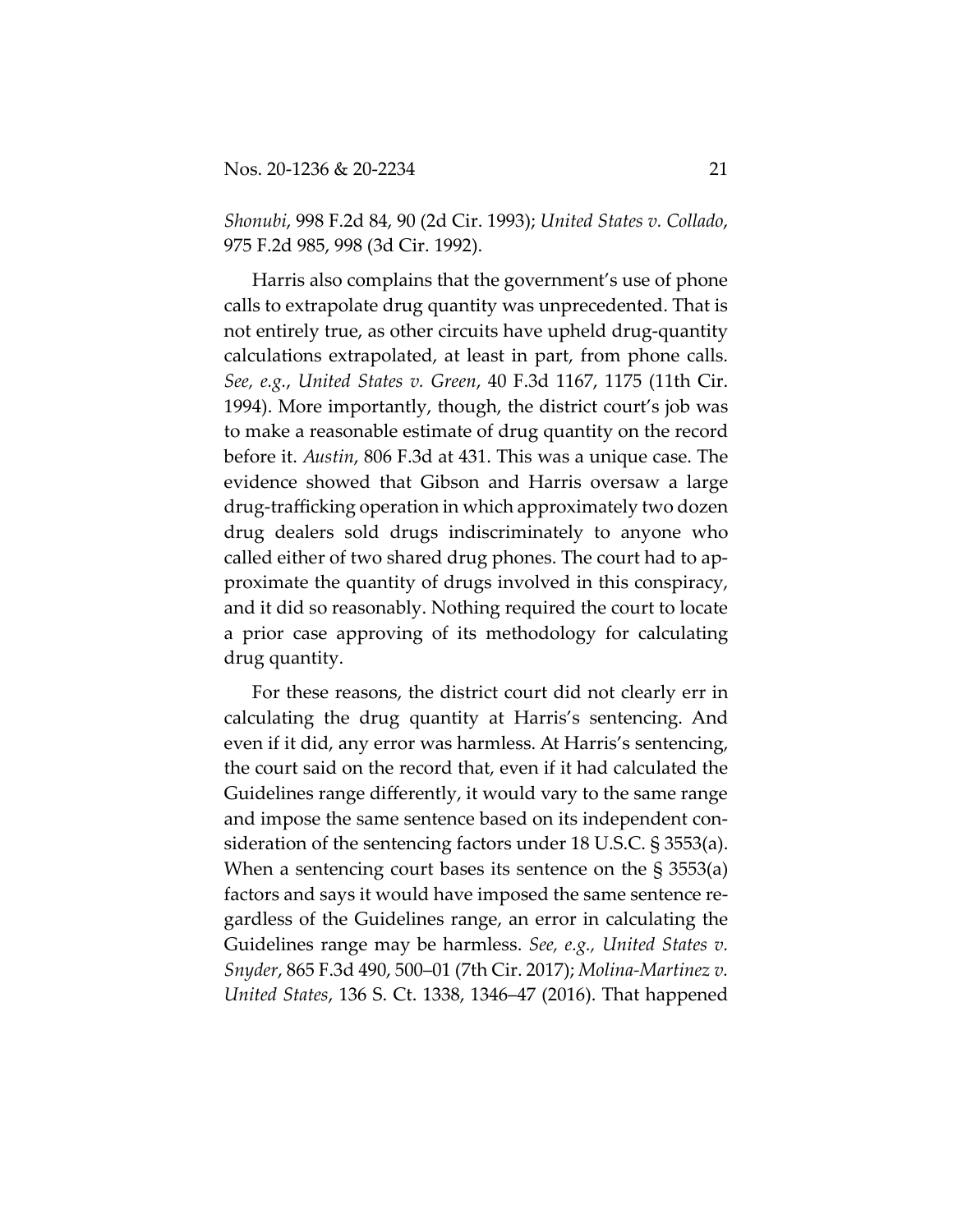here. The district judge presided over the trial and knew the facts of the conspiracy inside and out. He thoroughly explained his sentence and anchored it in the § 3553(a) factors. Even if his drug-quantity calculation was wrong, the district judge knew the scale of the conspiracy and Harris's role in it. He explained that he would have imposed the same sentence regardless of the Guidelines range. On these facts, any error in calculating drug quantity was harmless.

## **C. Cross-Examination of Cooperators**

Harris argues next that the district court improperly constrained his cross-examination of cooperating witnesses. He says he should have been allowed to question Williams and Naylor about the specific sentences they hoped to avoid by testifying for the government.

The Sixth Amendment guarantees a criminal defendant the opportunity to effectively cross-examine witnesses against him. *United States v. Trent*, 863 F.3d 699, 704 (7th Cir. 2017). But this right is not absolute: "a district court has discretion to place reasonable limits on cross-examination, especially when necessary to prevent irrelevant or confusing evidence from being presented to the jury." *Id.* Such irrelevant or confusing evidence includes "information from which [the jury] could infer defendants' potential sentences." *Id.* at 705.

Federal juries do not decide sentences in noncapital cases, so specific sentencing information "might confuse or mislead the juries in their true task: deciding defendants' guilt or innocence." *Id.* The risk is that "the reality of a serious sentence could prejudice the jury and cause it to acquit the defendants of crimes they actually committed." *United States v. Hunter*, 932 F.3d 610, 619 (7th Cir. 2019). For these reasons, we have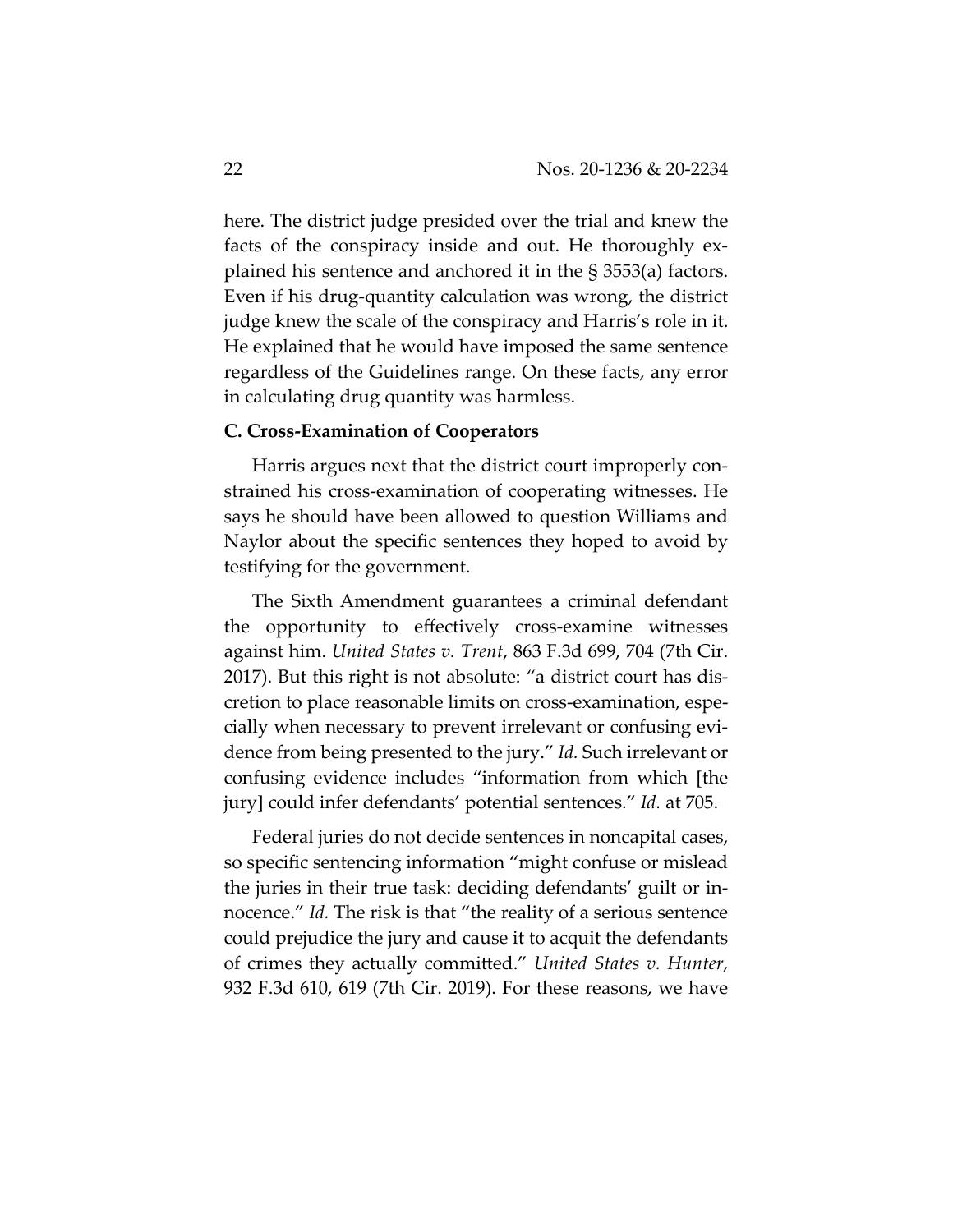held that district courts may in some circumstances bar defense counsel from cross-examining cooperating witnesses about "the exact length" of the witness's potential sentence. *Trent*, 863 F.3d at 706; *Hunter*, 932 F.3d at 620.

Our standard for reviewing a district court's limit on cross-examination "depends on whether the court's limit 'directly implicates the core values of the Confrontation Clause.'" *Trent*, 863 F.3d at 704 (quoting *United States v. Recendiz*, 557 F.3d 511, 530 (7th Cir. 2009)). If it does, our review is de novo; if it does not, we review for abuse of discretion. *Id.* The core values of the Confrontation Clause include allowing the defendant "to expose a witness's motivation for testifying, his bias, or his possible incentives to lie." *Id.* at 705 (quoting *Recendiz*, 557 F.3d at 530). "But that value is only offended when 'the defense is completely forbidden from exposing the witness's bias.'" *Id.* (quoting *United States v. Sanders*, 708 F.3d 976, 990 (7th Cir. 2013)). When the defense has "a reasonable opportunity to question witnesses about their biases, the Sixth Amendment is not implicated." *Id.*

The district court's limits on Harris's cross-examination of Williams and Naylor did not implicate the core values of the Sixth Amendment. The court imposed a limited restriction on Harris's cross-examination. It only forbade Harris from questioning Williams and Naylor about the exact sentences they hoped to avoid. It otherwise gave Harris free reign to ask the witnesses about mandatory minimums and "substantial sentences." *See Trent*, 863 F.3d at 705–06.

And Harris took full advantage. Williams testified on cross-examination that, although he was a felon with two guns on him at the time of his arrest, the government never charged him with being a felon in possession of a firearm. *See*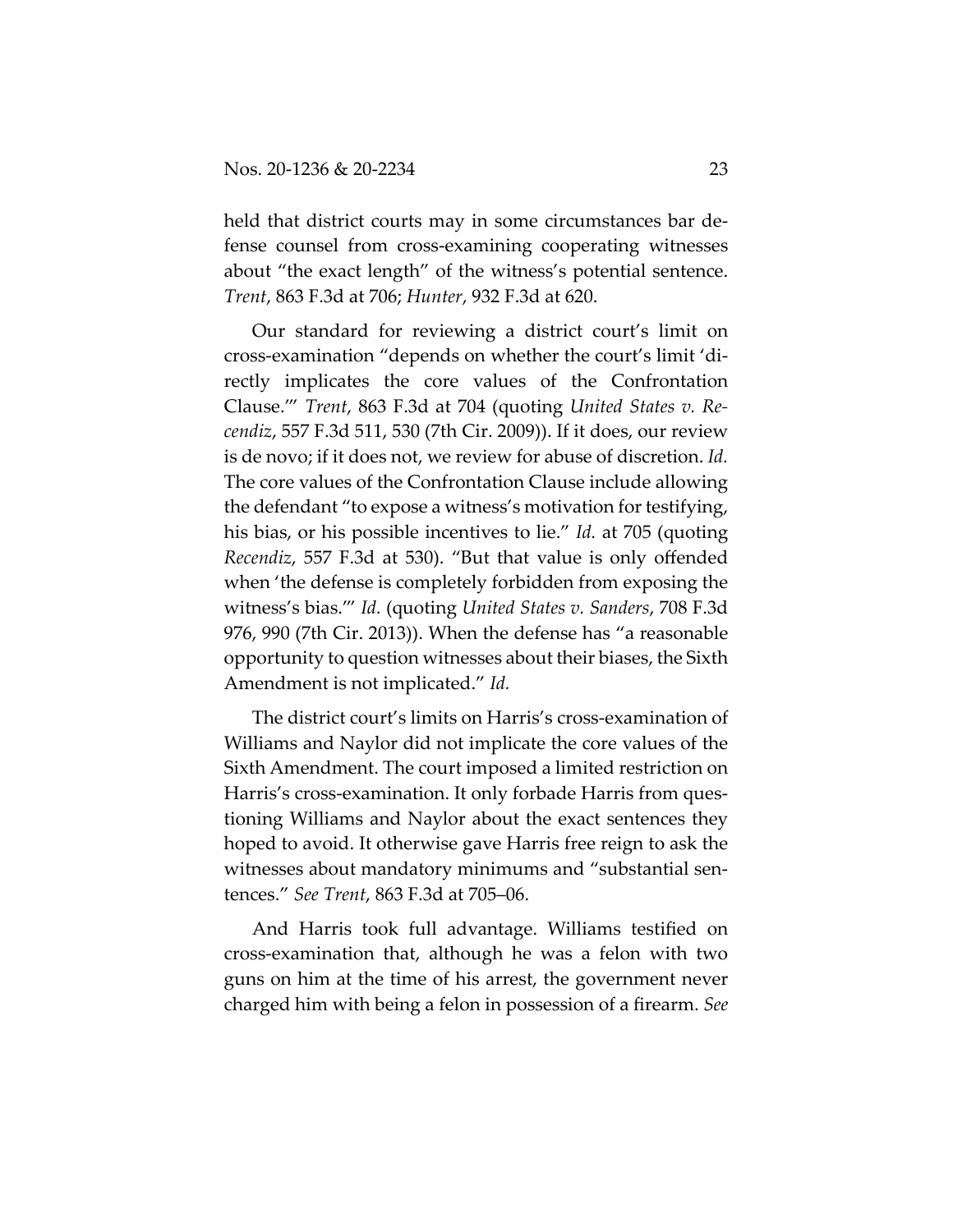18 U.S.C. § 922(g)(1). The government also never charged him with carrying a firearm in relation to a drug-trafficking crime—an offense that, he admitted, carried "a substantial mandatory minimum." *See* 18 U.S.C. § 924(c). Williams further conceded that he was testifying for the government to get his "time cut" on the charge that he pled guilty to—conspiracy to distribute at least a kilogram of heroin—which carried "substantial penalties" and a "substantial mandatory minimum." On top of that, Williams admitted that the government never filed a sentencing enhancement against him even though he had two qualifying prior convictions. *See* 21 U.S.C. § 851.

For his part, Naylor testified on cross-examination that the government agreed to dismiss a § 924(c) count against him carrying a "substantial mandatory minimum." The government also agreed not to file an applicable sentencing enhancement on the charge that Naylor pled guilty to—possession with intent to distribute heroin—which would have resulted in "even longer punishment in prison." Naylor added that he was hoping to receive "a further sentence reduction" for testifying against the defendants. He understood that the government could move for such a reduction based on its evaluation of his trial testimony.

This testimony shows that Harris could, and did, question the cooperators at length about their potential biases and motives to lie. As such, we review for abuse of discretion. *Trent*, 863 F.3d at 704. To decide if the court abused its discretion, we ask "whether the jury had sufficient information to make a discriminating appraisal of the witness's motives and biases." *Id.* at 706 (quoting *Sanders*, 708 F.3d at 991). The district court gave Harris wide latitude to cross-examine the cooperators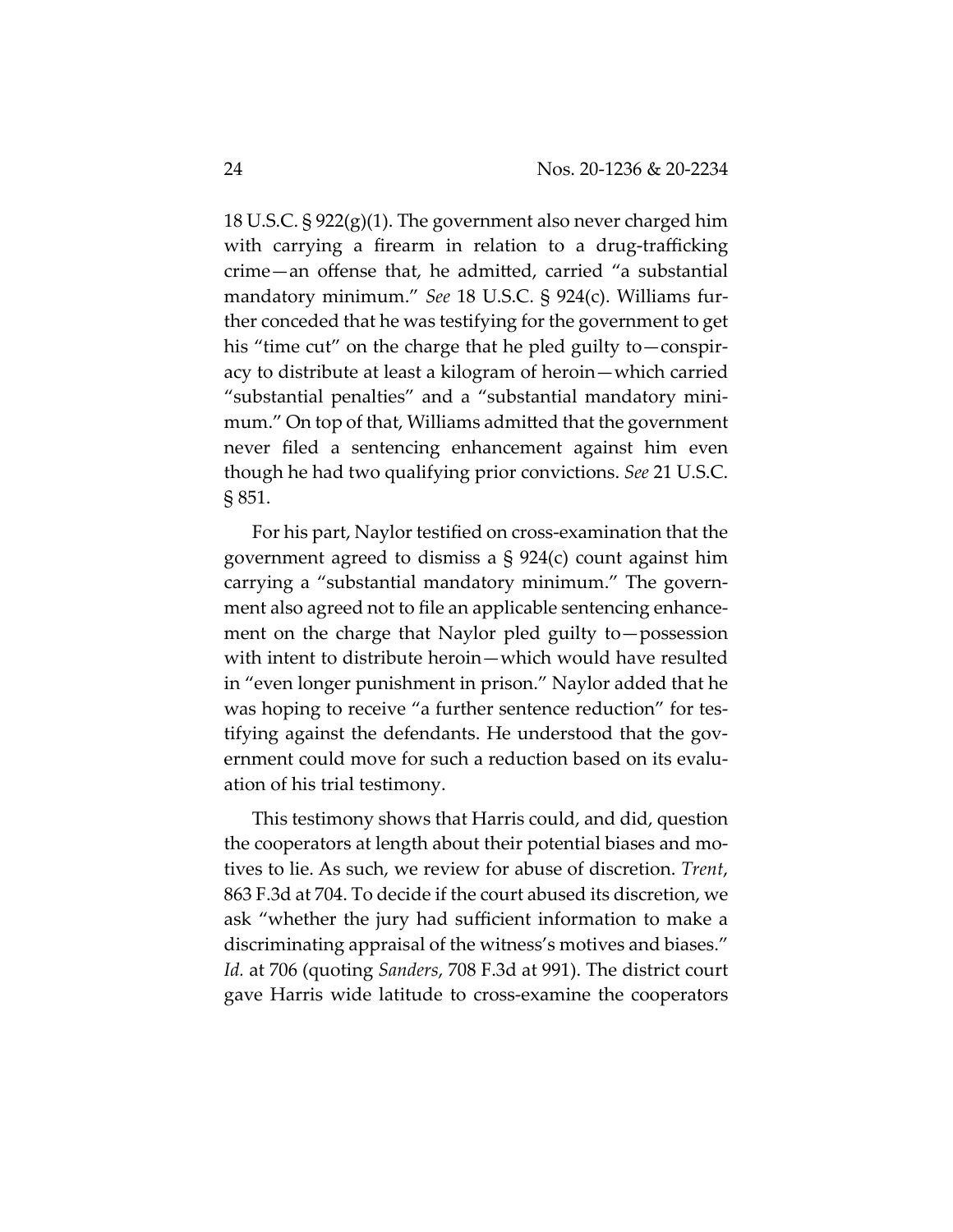about everything except the exact sentences they hoped to avoid by testifying for the government. As set forth above, Harris thoroughly probed the cooperators' biases and motives to lie. Both witnesses admitted that they faced significant sentences that they hoped the government would ask the court to reduce in light of their testimony. As in *Trent*, the court "did not err, let alone abuse its discretion," in keeping the cooperators exact sentences off limits. *Id.*

Harris counters that *Trent* and *Hunter* should not apply here because Williams and Naylor were not codefendants in the defendants' case. But what matters under *Trent* and *Hunter* is that the jury might infer the defendants' potential sentences from the cooperators' potential sentences. *See Trent*, 863 F.3d at 705; *Hunter*, 932 F.3d at 619. Here, Williams was charged separately, but he faced the same exact charge as the defendants: conspiracy to distribute at least a kilogram of heroin. *See* 21 U.S.C. §§ 841(b)(1)(a), 846. Indeed, the district court instructed the jury that Williams "was involved in and has pled guilty to charges relating to the crime the defendants are charged with committing." Given the identical nature of Williams's charges and the defendants' charges, the court was well within its discretion to limit Harris's cross-examination of Williams.

Naylor, on the other hand, pled guilty to possession with intent to distribute heroin, *see* 21 U.S.C. § 841(a)(1), a different crime corresponding to a lower mandatory minimum. The district court acknowledged this difference, but explained its decision to nonetheless limit Harris's cross-examination of Naylor:

While it's not the exact same charge, it is under the same statute. I believe the offense to which he pled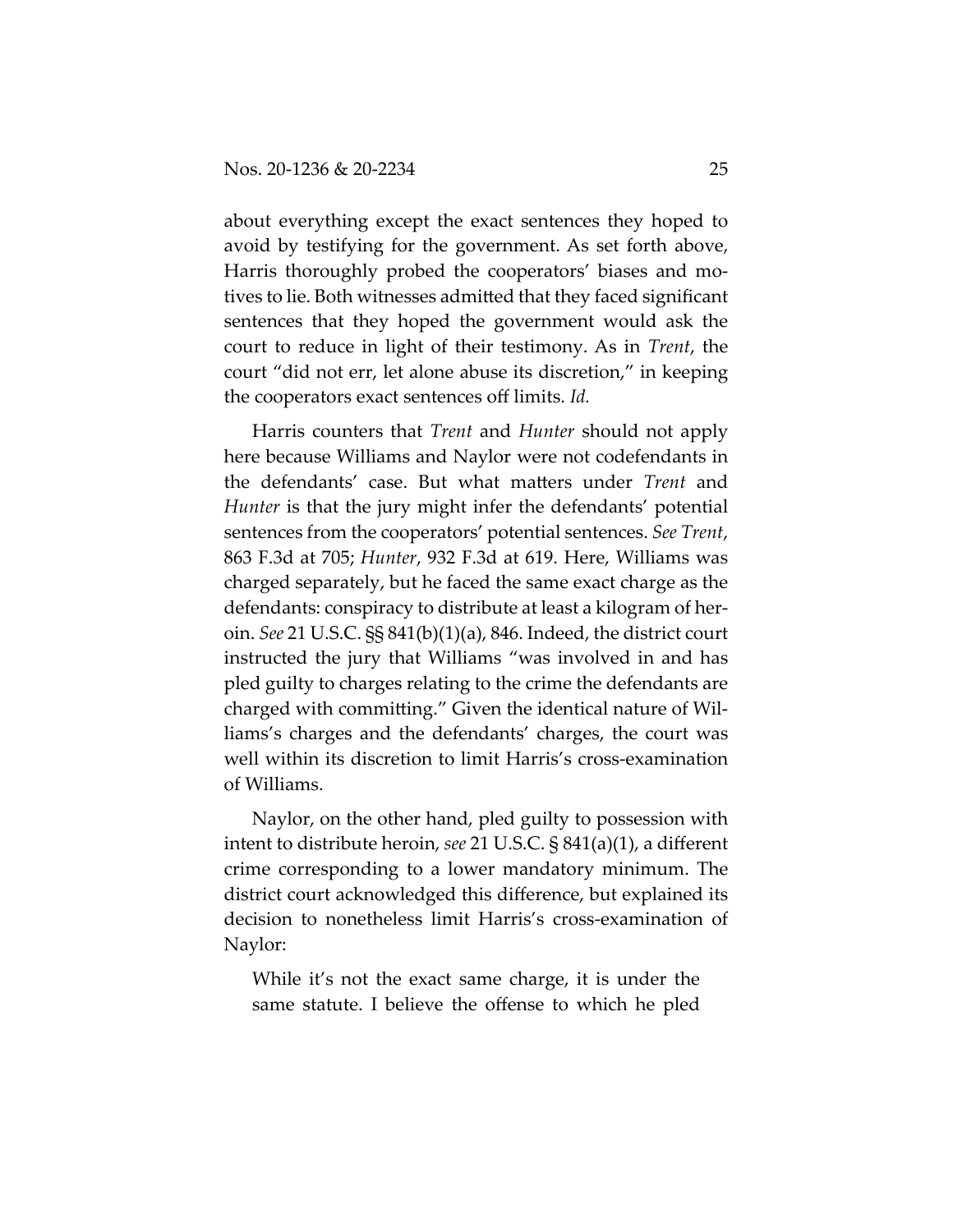guilty to constitutes one of the lesser includeds that the Court intends to give, and the plea agreement does, in fact, state that there's a mandatory minimum of five years, which I think would give some insight into what these defendants might be looking at if convicted of these charges.

The court carefully and permissibly exercised its discretion. We acknowledge, as we did in *Hunter*, that sharing specific sentencing information with the jury is of concern when the cooperators and defendants face the same or similar charges. *Hunter*, 932 F.3d at 619. Here, though, the court reasonably concluded that the charge to which Naylor pled guilty was similar enough to the defendants' charges that the jury might try to "deduce or infer the sentences facing the similarly-charged defendants" from information about Naylor's sentence. *Id.* On these facts, we see no abuse of discretion.

We thus affirm the district court's limits on Harris's crossexamination of Williams and Naylor. Harris's only other argument on this score is a perfunctory and conclusory plea for us to overrule *Trent* and *Hunter*. This argument is waived. *Puffer v. Allstate Ins. Co.*, 675 F.3d 709, 718 (7th Cir. 2012) ("[E]ven arguments that have been raised may still be waived on appeal if they are underdeveloped, conclusory, or unsupported by law.").

#### **D. Harris's Sentence**

Finally, Harris argues that his sentence of 262 months' imprisonment is substantively unreasonable because it is 22 months longer than Gibson's, even though Gibson was an "organizer or leader" of the drug-trafficking scheme whereas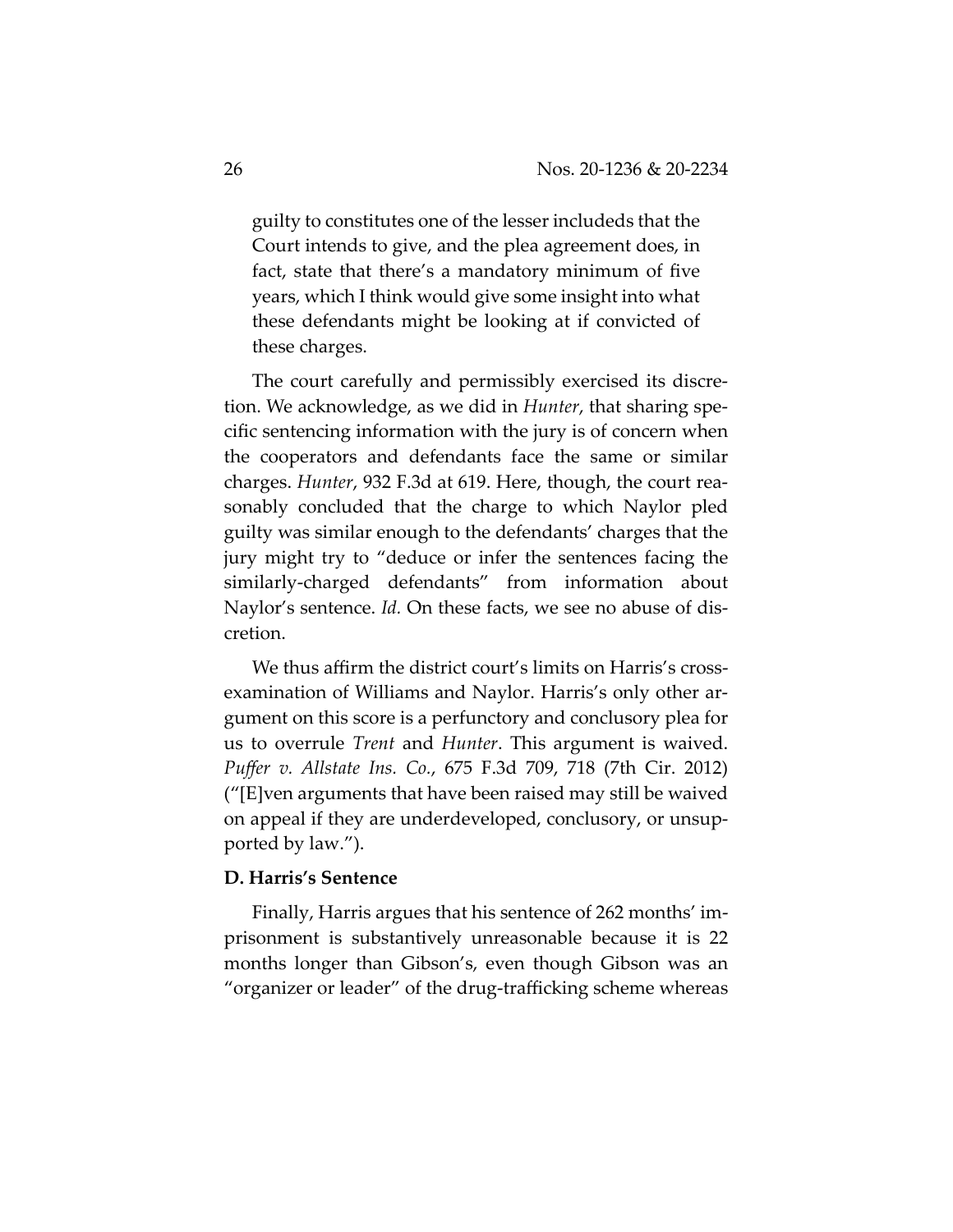Harris was only a "manager or supervisor." *See* USSG § 3B1.1 (requiring a four-level enhancement for organizers or leaders and a three-level enhancement for managers or supervisors).

We review the reasonableness of a sentence for abuse of discretion. *Castro-Aguirre*, 983 F.3d at 943. A below-Guidelines sentence is presumptively reasonable. *Id.* at 944. "Indeed, we have never 'deemed a below-range sentence to be unreasonably high.'" *Id.* (quoting *United States v. Brown*, 932 F.3d 1011, 1019 (7th Cir. 2019)).

The district court did not abuse its discretion in sentencing Harris to 262 months' imprisonment—a sentence that fell nearly 100 months below the low end of the advisory Guidelines range of 360 months to life. As Harris points out, the district court had to consider, among other sentencing factors, "the need to avoid unwarranted sentence disparities among defendants with similar records who have been found guilty of similar conduct." 18 U.S.C. § 3553(a)(6). And it did so. At Harris's sentencing, the court expressly considered the need to avoid an unwarranted sentencing disparity between Harris and Gibson, who had similar roles in the conspiracy and identical Guidelines ranges. The court explained, however, why a sentencing disparity between Gibson and Harris was not, in fact, "unwarranted." At 47, Gibson was nine years older than Harris. Gibson was also serving a 12-year consecutive sentence for a § 924(c) conviction in another jurisdiction. Those factors influenced Gibson's likelihood of reoffending upon release, which is another sentencing factor. *See* § 3553(a)(2)(C); *see also Dean v. United States*, 137 S. Ct. 1170, 1176 (2017). The same recidivism calculus did not apply to Harris, who was younger and not facing a long consecutive sentence in another case.